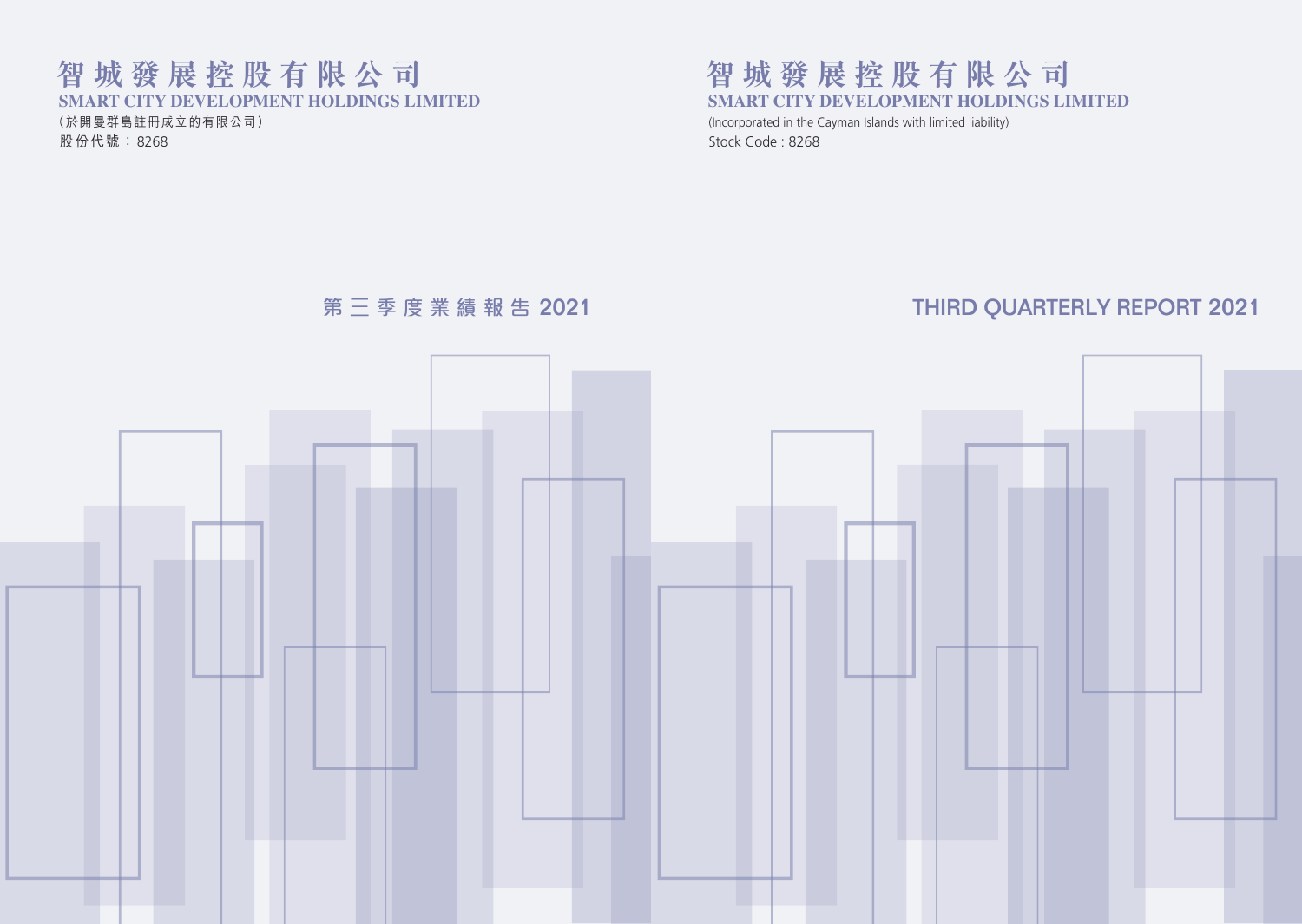# **CHARACTERISTICS OF THE GEM OF THE STOCK EXCHANGE OF HONG KONG LIMITED (THE "STOCK EXCHANGE")**

**GEM has been positioned as a market designed to accommodate small and mid-sized companies to which a higher investment risk may be attached than other companies listed on the Stock Exchange. Prospective investors should be aware of the potential risks of investing in such companies and should make the decision to invest only after due and careful consideration.**

**Given that the companies listed on GEM are generally small and mid-sized companies, there is a risk that securities traded on GEM may be more susceptible to high market volatility than securities traded on the Main Board and no assurance is given that there will be a liquid market in the securities traded on GEM.**

Hong Kong Exchanges and Clearing Limited and The Stock Exchange of Hong Kong Limited take no responsibility for the contents of this report, make no representation as to its accuracy or completeness and expressly disclaim any liability whatsoever for any loss howsoever arising from or in reliance upon the whole or any part of the contents of this report.

This report, for which the directors (the "**Directors**") of Smart City Development Holdings Limited (the "**Company**") collectively and individually accept full responsibility, includes particulars given in compliance with the Rules Governing the Listing of Securities on GEM of the Stock Exchange (the "**GEM Listing Rules**") for the purpose of giving information with regard to the Company. The Directors, having made all reasonable enquiries, confirm that to the best of their knowledge and belief the information contained in this report is accurate and complete in all material respects and not misleading or deceptive, and there are no other matters the omission of which would make any statement herein or this report misleading.

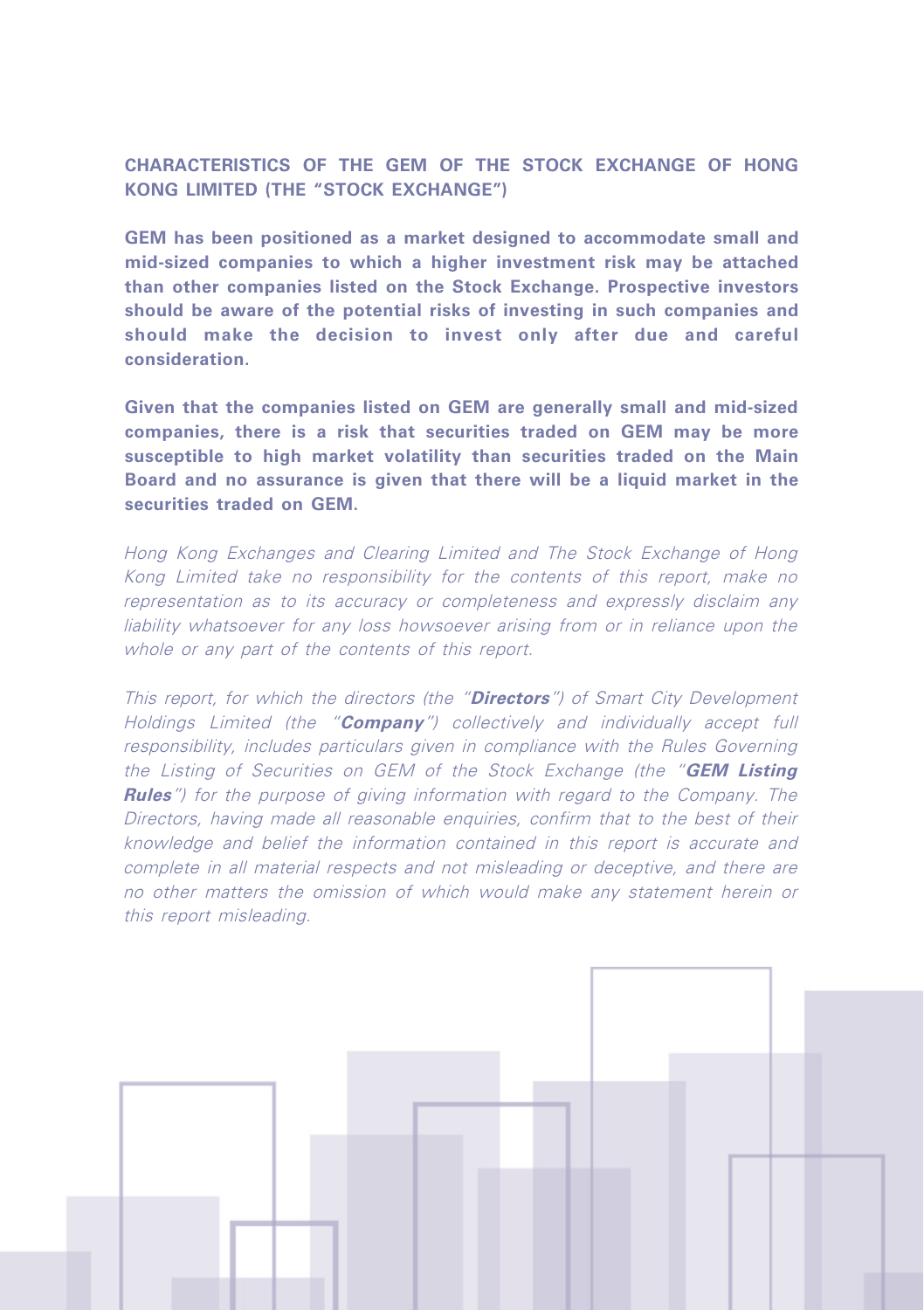

# **THIRD QUARTERLY RESULTS**

The board of Directors (the "**Board**") of the Company is pleased to announce the unaudited condensed consolidated financial results of the Company and its subsidiaries (collectively the "**Group**") for the nine months ended 31 December 2021 (the "**Reporting Period**"), together with the unaudited comparative figures for the corresponding period in 2020, as follows, subject to rounding differences, if any:

**CONDENSED CONSOLIDATED STATEMENT OF PROFIT OR LOSS**

For the nine months ended 31 December 2021

|                                                                                                     |                |                          | (Unaudited)        | (Unaudited)     |                   |  |
|-----------------------------------------------------------------------------------------------------|----------------|--------------------------|--------------------|-----------------|-------------------|--|
|                                                                                                     |                |                          | Three months ended |                 | Nine months ended |  |
|                                                                                                     |                |                          | 31 December        |                 | 31 December       |  |
|                                                                                                     |                | 2021                     | 2020               | 2021            | 2020              |  |
|                                                                                                     | Note           | <b>HK\$'000</b>          | <b>HK\$'000</b>    | <b>HK\$'000</b> | <b>HK\$'000</b>   |  |
| <b>REVENUE</b>                                                                                      | $\overline{4}$ | 72,894                   | 123,180            | 239,549         | 310,219           |  |
| Cost of sales                                                                                       |                | (62, 287)                | (119,078)          | (210, 867)      | (289, 442)        |  |
| Gross profit                                                                                        |                | 10,607                   | 4,102              | 28,682          | 20,777            |  |
| Other income and gains                                                                              | 4              | 338                      | 1,715              | 772             | 4,007             |  |
| Administrative expenses                                                                             |                | (10, 858)                | (8,642)            | (24, 251)       | (25, 383)         |  |
| Gain on disposal of subsidiaries                                                                    |                |                          |                    | 3,216           |                   |  |
| Other operating income, net                                                                         |                | 861                      | 534                | 952             | 2,234             |  |
| Finance costs                                                                                       | 6              | (43)                     | (380)              | (260)           | (513)             |  |
| <b>PROFIT/(LOSS) BEFORE TAX</b>                                                                     | 5              | 905                      | (2,671)            | 9,111           | 1,122             |  |
| Income tax credit                                                                                   | 7              | $\overline{\phantom{0}}$ | 124                |                 | 38                |  |
| PROFIT/(LOSS) FOR THE PERIOD                                                                        |                | 905                      | (2, 547)           | 9,111           | 1,160             |  |
| Attributable to:                                                                                    |                |                          |                    |                 |                   |  |
| Owners of the Company                                                                               |                | 905                      | (2, 145)           | 9,382           | 1,727             |  |
| Non-controlling interests                                                                           |                |                          | (402)              | (271)           | (567)             |  |
|                                                                                                     |                | 905                      |                    |                 |                   |  |
|                                                                                                     |                |                          | (2,547)            | 9,111           | 1,160             |  |
| <b>EARNINGS/(LOSS) PER SHARE</b><br><b>ATTRIBUTABLE TO ORDINARY</b><br><b>EQUITY HOLDERS OF THE</b> |                |                          |                    |                 |                   |  |
| <b>COMPANY</b>                                                                                      | 8              |                          |                    |                 |                   |  |
| Basic                                                                                               |                | <b>HK0.45</b>            | HK(1.07) cent      | <b>HK4.69</b>   | HK0.86 cent       |  |
|                                                                                                     |                | cent                     | (restated)         | cent            | (restated)        |  |
| Diluted                                                                                             |                | <b>HK0.45</b>            | HK(1.07) cent      | <b>HK4.69</b>   | HK0.86 cent       |  |
|                                                                                                     |                | cent                     | (restated)         | cent            | (restated)        |  |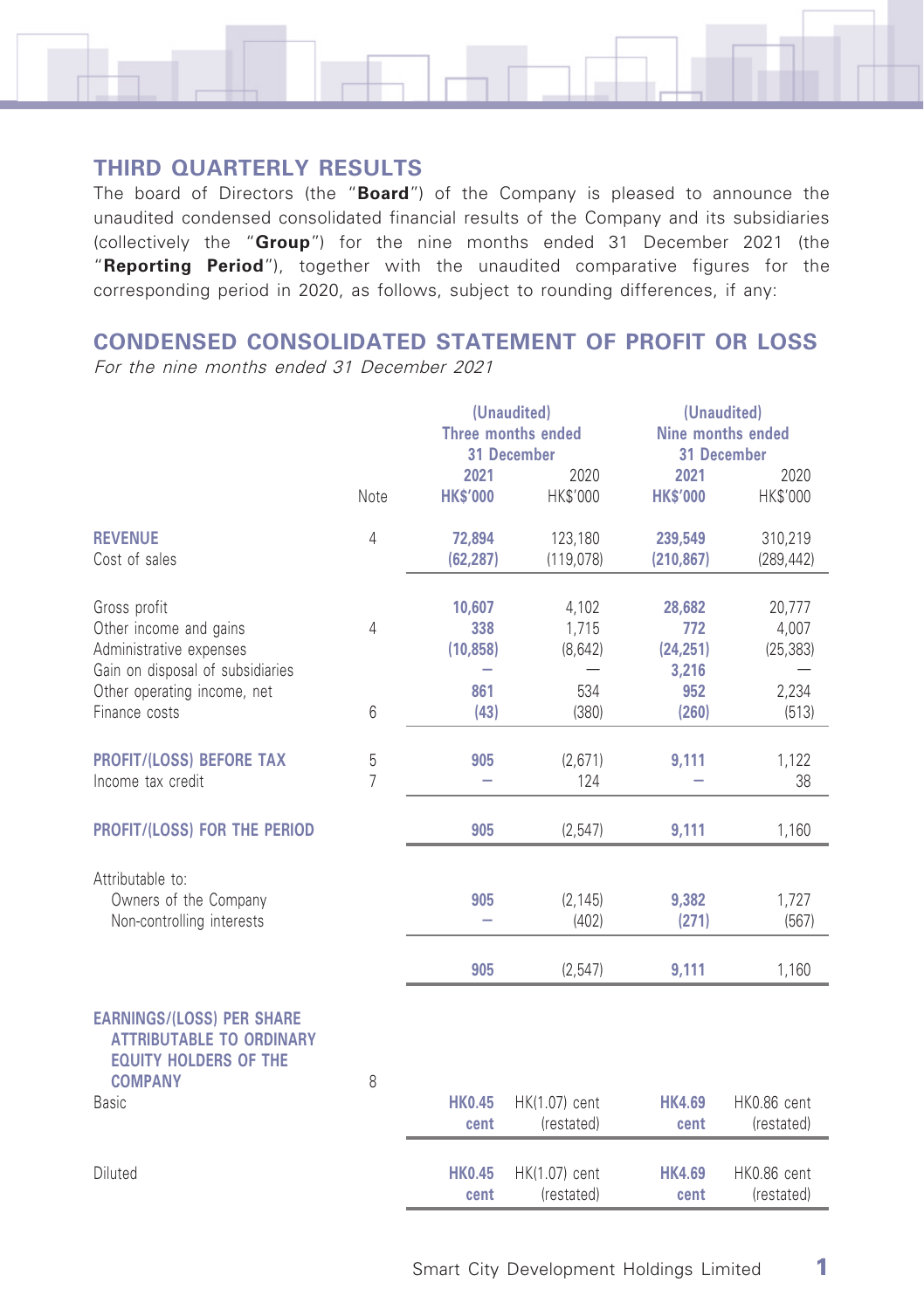

# **CONDENSED CONSOLIDATED STATEMENT OF COMPREHENSIVE INCOME**

For the nine months ended 31 December 2021

|                                                                                                                                                                                                                                                                            |      | (Unaudited)<br>Three months ended<br>31 December |                         | (Unaudited)<br>Nine months ended<br>31 December |                         |
|----------------------------------------------------------------------------------------------------------------------------------------------------------------------------------------------------------------------------------------------------------------------------|------|--------------------------------------------------|-------------------------|-------------------------------------------------|-------------------------|
|                                                                                                                                                                                                                                                                            | Note | 2021<br><b>HK\$'000</b>                          | 2020<br><b>HK\$'000</b> | 2021<br><b>HK\$'000</b>                         | 2020<br><b>HK\$'000</b> |
| <b>PROFIT/(LOSS) FOR THE</b><br><b>PERIOD</b>                                                                                                                                                                                                                              |      | 905                                              | (2,547)                 | 9,111                                           | 1,160                   |
| <b>OTHER COMPREHENSIVE LOSS</b><br>Other comprehensive loss that<br>may be reclassified to profit or<br>loss in subsequent periods:<br>Exchange differences on<br>translation of foreign<br>operations<br>Reclassification adjustments for<br>a foreign operation disposed |      |                                                  | (259)                   | (436)                                           | (454)                   |
| of during the period                                                                                                                                                                                                                                                       | 11   |                                                  |                         | (1,541)                                         |                         |
| <b>TOTAL COMPREHENSIVE</b><br><b>INCOME/(LOSS) FOR THE</b><br><b>PERIOD</b>                                                                                                                                                                                                |      | 905                                              | (2,806)                 | 7,134                                           | 706                     |
| Attributable to:                                                                                                                                                                                                                                                           |      |                                                  |                         |                                                 |                         |
| Owners of the Company<br>Non-controlling interests                                                                                                                                                                                                                         |      | 905                                              | (2,033)<br>(773)        | 7,579<br>(445)                                  | 1,928<br>(1, 222)       |
|                                                                                                                                                                                                                                                                            |      | 905                                              | (2,806)                 | 7,134                                           | 706                     |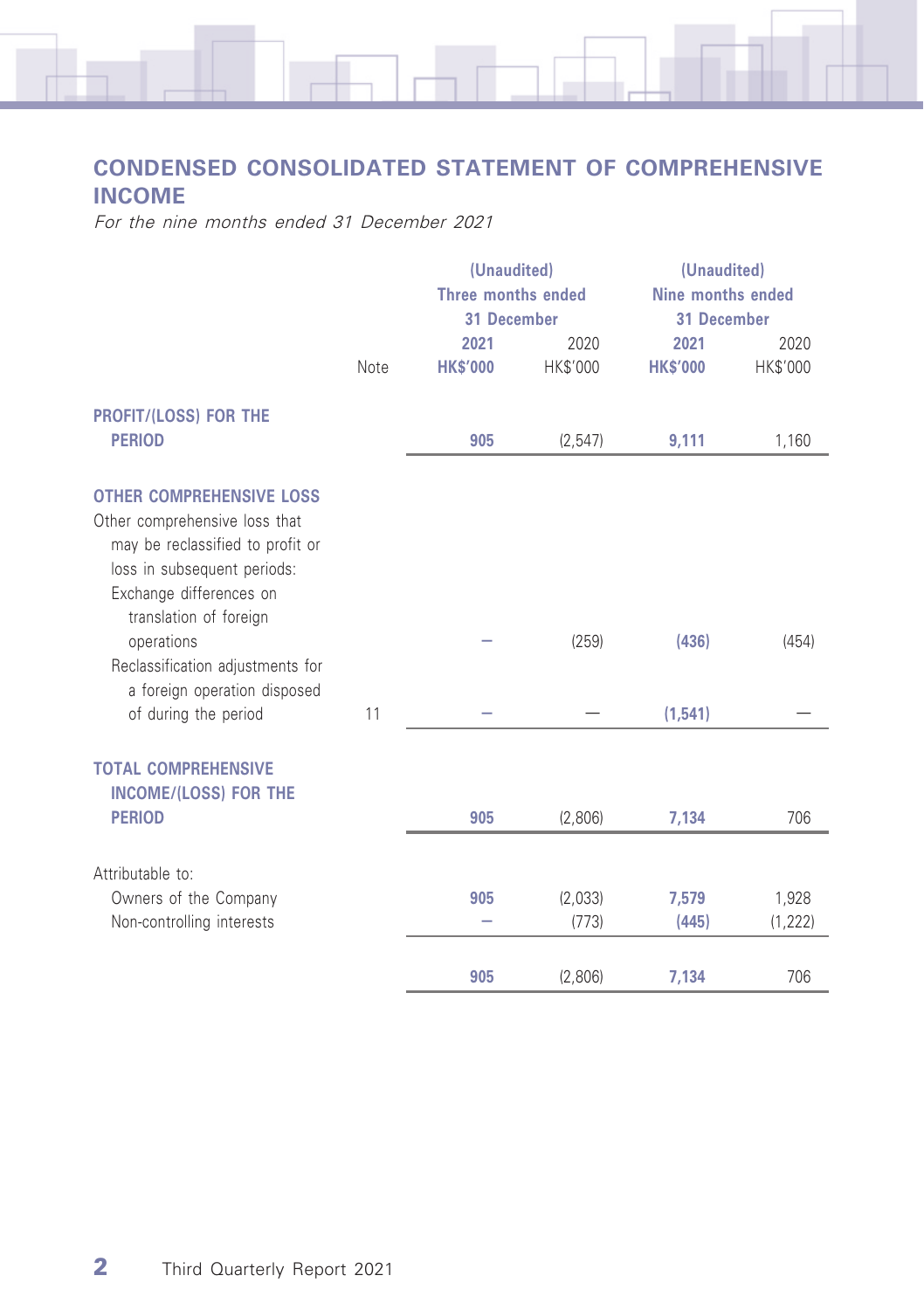# **CONDENSED CONSOLIDATED STATEMENT OF CHANGES IN EQUITY (UNAUDITED)**

For the nine months ended 31 December 2021

|                                                                                                                                            | Attributable to owners of the Company |                     |                                          |                                                |                                                       |                              |                                        |                                   |                                              |                             |
|--------------------------------------------------------------------------------------------------------------------------------------------|---------------------------------------|---------------------|------------------------------------------|------------------------------------------------|-------------------------------------------------------|------------------------------|----------------------------------------|-----------------------------------|----------------------------------------------|-----------------------------|
|                                                                                                                                            | <b>Issued</b><br>capital<br>HK\$'000  | premium<br>HK\$'000 | Share Contributed<br>surplus<br>HK\$'000 | Property<br>revaluation<br>reserve<br>HK\$'000 | <b>Exchange</b><br>fluctuation<br>reserve<br>HK\$'000 | Reserve<br>funds<br>HK\$'000 | <b>Retained</b><br>profits<br>HK\$'000 | Total<br>HK\$'000                 | Non-<br>controlling<br>interests<br>HK\$'000 | Total<br>equity<br>HK\$'000 |
| At 1 April 2020 (audited)                                                                                                                  | 25,000                                | 9,381               | (5, 372)                                 | 14,580                                         | 3,367                                                 | 5,581                        | 53,644                                 | 106,181                           | (9, 154)                                     | 97,027                      |
| Profit/(loss) for the period<br>Other comprehensive income/<br>(loss) for the period:<br>Exchange differences on<br>translation of foreign |                                       |                     |                                          |                                                |                                                       |                              | 1,727                                  | 1,727                             | (567)                                        | 1,160                       |
| operations                                                                                                                                 |                                       |                     |                                          |                                                | 201                                                   |                              |                                        | 201                               | (655)                                        | (454)                       |
| Total comprehensive income/<br>(loss) for the period<br>Release of revaluation reserve                                                     |                                       |                     |                                          | (350)                                          | 201<br>$\overline{\phantom{0}}$                       |                              | 1,727<br>350                           | 1,928<br>$\overline{\phantom{0}}$ | (1, 222)                                     | 706                         |
| At 31 December 2020<br>(unaudited)                                                                                                         | 25,000                                | 9,381               | (5, 372)                                 | 14,230                                         | 3,568                                                 | 5,581                        | 55,721                                 | 108,109                           | (10, 376)                                    | 97,733                      |
| At 1 April 2021 (audited)                                                                                                                  | 25.000                                | 9,381*              | $(5,372)*$                               | 16,511*                                        | 1,803*                                                | $1.409*$                     | 68,143*                                | 116,875                           | (11, 151)                                    | 105,724                     |
| Profit/(loss) for the period<br>Other comprehensive loss for<br>the period:                                                                |                                       |                     |                                          |                                                |                                                       |                              | 9,382                                  | 9,382                             | (271)                                        | 9,111                       |
| Exchange differences on<br>translation of foreign<br>operations<br>Reclassification of<br>exchange differences<br>for a foreign operation  |                                       |                     |                                          |                                                | (262)                                                 |                              |                                        | (262)                             | (174)                                        | (436)                       |
| disposal of                                                                                                                                |                                       |                     |                                          |                                                | (1,541)                                               |                              |                                        | (1,541)                           |                                              | (1,541)                     |
| Total comprehensive income/<br>(loss) for the period                                                                                       |                                       |                     |                                          | $\overline{\phantom{a}}$                       | (1,803)                                               | ۰                            | 9,382                                  | 7,579                             | (445)                                        | 7,134                       |
| Disposal of subsidiaries                                                                                                                   |                                       |                     |                                          | $\overline{\phantom{a}}$                       | ÷,                                                    | $\overline{a}$               | $\overline{\phantom{0}}$               | $\overline{\phantom{0}}$          | 11,596                                       | 11,596                      |
| Transfer to retained profits                                                                                                               |                                       |                     |                                          | $\overline{\phantom{a}}$                       | $\overline{\phantom{0}}$                              | (1,409)                      | 1,409                                  | ۰                                 | $\qquad \qquad -$                            | ۰                           |
| Release of revaluation reserve                                                                                                             |                                       | ÷                   | Ξ                                        | (374)                                          | $\overline{\phantom{0}}$                              | ÷,                           | 374                                    | ÷,                                | ÷,                                           |                             |
| At 31 December 2021<br>(unaudited)                                                                                                         | 25,000                                | $9,381*$            | $(5,372)*$                               | $16,137*$                                      |                                                       |                              | 79,308*                                | 124,454                           |                                              | 124,454                     |
|                                                                                                                                            |                                       |                     |                                          |                                                |                                                       |                              |                                        |                                   |                                              |                             |

These reserve accounts comprise the consolidated reserves of HK\$99,454,000 (31 March 2021: HK\$91,875,000) in the condensed consolidated statement of financial position as at 31 December 2021.

The reserve funds of the Group include statutory reserves required to be appropriated from the profit after tax of the Company's subsidiaries in Mainland China (the "**PRC Subsidiaries**") under the laws and regulations of the People's Republic of China ("**PRC**"). The amount of the appropriation is at the discretion of the boards of directors of the PRC Subsidiaries.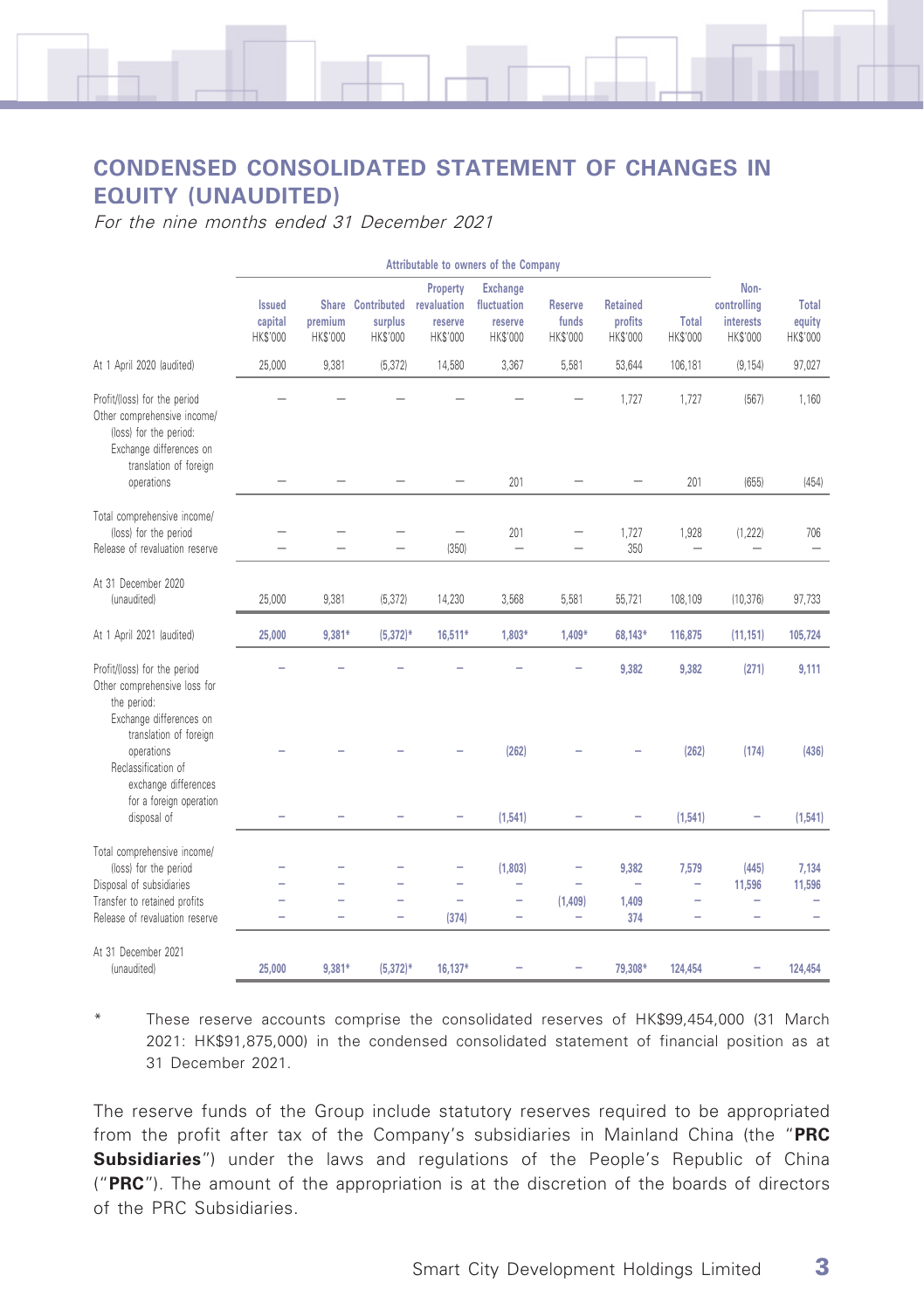# **NOTES TO THE UNAUDITED CONDENSED CONSOLIDATED FINANCIAL STATEMENTS**

# **1. GENERAL INFORMATION**

Smart City Development Holdings Limited (the "**Company**", together with its subsidiaries, the "**Group**") was incorporated in the Cayman Islands under the Companies Law (Cap 22. Law 3 of 1961 as consolidated and revised) (now known as the Companies Act (2021 Revision)) of the Cayman Islands as an exempted company with limited liability on 18 July 2014. The registered address of the Company is Windward 3, Regatta Office Park, P.O. Box 1350, Grand Cayman, KY1-1108, Cayman Islands. The principal place of business of the Company is located at 11th Floor, Nanyang Plaza, 57 Hung To Road, Kwun Tong, Kowloon, Hong Kong.

The Company is an investment holding company. Its subsidiaries are principally involved in (i) the construction business, as a main contractor, interior fitting-out works, and the provision of electrical and mechanical engineering services, mainly in Hong Kong, Mainland China and Macau and other construction related business; (ii) investment in securities; (iii) property investment; and (iv) money lending business.

### **2. BASIS OF PREPARATION**

These unaudited condensed consolidated financial statements have been prepared in accordance with the applicable disclosure requirements of Chapter 18 of the Rules Governing the Listing of Securities on the GEM of the Stock Exchange (the "**GEM Listing Rules**") and with Hong Kong Accounting Standard ("**HKAS**") 34 "Interim Financial Reporting" issued by the Hong Kong Institute of Certified Public Accountants ("**HKICPA**"). They have been prepared under the historical cost convention, except for leasehold land and buildings classified as property, plant and equipment, investment properties and financial assets at fair value through profit or loss which have been measured at valuation or fair value. These unaudited condensed consolidated financial statements should be read in conjunction with the annual accounts for the year ended 31 March 2021.

The accounting policies and methods of computation used in the unaudited condensed consolidated financial statements for the nine months ended 31 December 2021 are the same as those followed in the preparation of the Group's annual financial statements for the year ended 31 March 2021, except for the standards, amendments and interpretations to the Hong Kong Financial Reporting Standards ("**HKFRSs**") issued by the HKICPA applicable to the annual period beginning on 1 April 2021.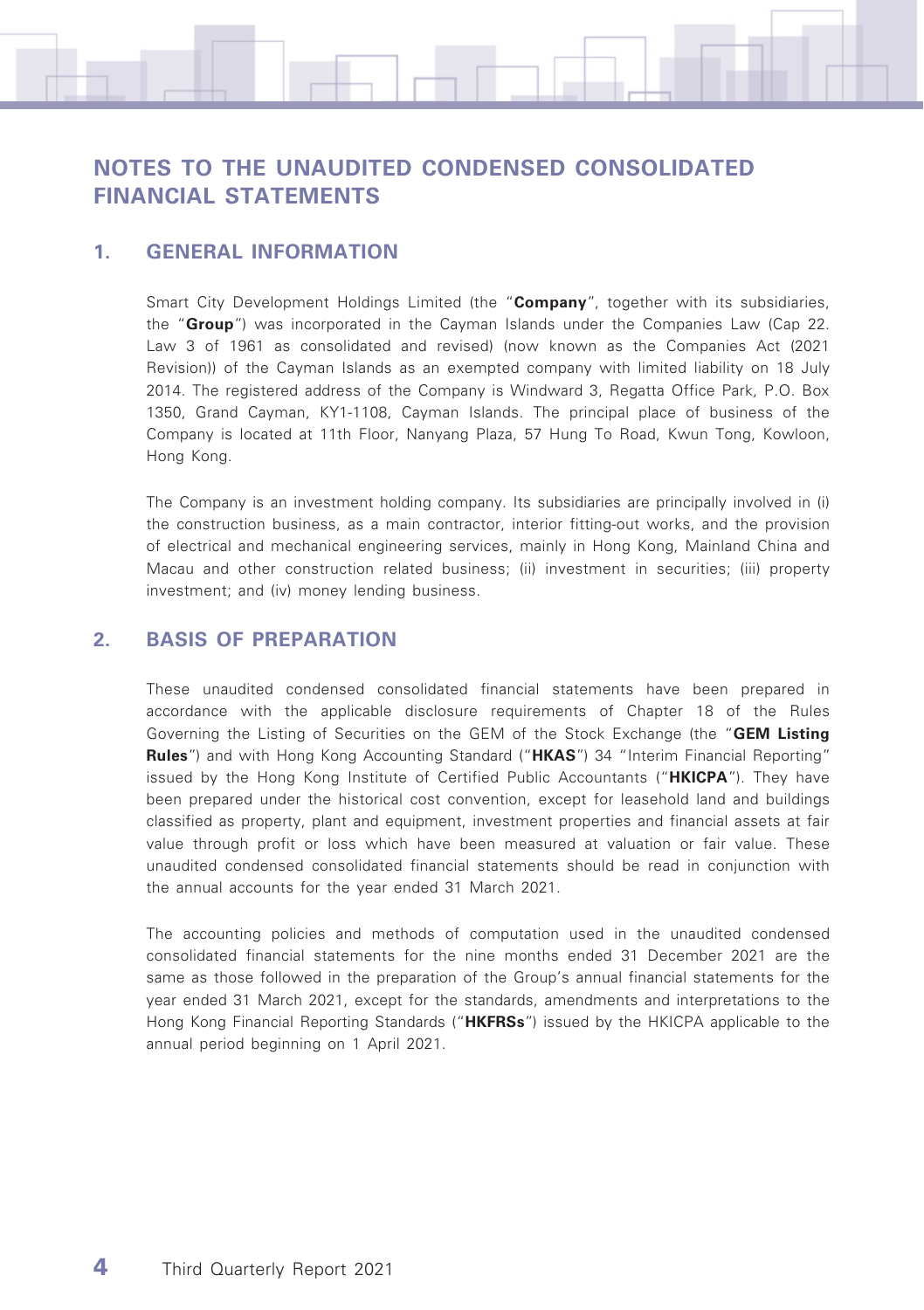### **2. BASIS OF PREPARATION (Continued)**

In the current period, the Group has applied, for the first time, the following new and amendments to HKFRSs issued by the HKICPA which are mandatory effective for the annual period beginning on or after 1 April 2021 for the preparation of the Group's condensed consolidated financial statements:

Amendments to HKFRS 9, HKAS 39, HKFRS 7, HKFRS 4 and HKFRS 16 Interest Rate Benchmark Reform — Phase 2

Amendments to HKFRS 16 Covid-19-related Rent Concessions beyond 30 June 2021

The adoption of these new and revised HKFRSs has had no material effect on how the Group's results and financial position for the current or prior periods have been prepared or presented.

The Group has not early adopted any new and revised HKFRSs that have been issued but are not yet effective, in these financial statements.

### **3. OPERATING SEGMENT INFORMATION**

For management purposes, the Group is organised into business units based on their products and services and has four (2020: four) reportable operating segments as follows:

- (a) the construction business segment is engaged in construction contract works, as a main contractor, interior fitting-out works, as well as the provision of electrical and mechanical engineering services;
- (b) the securities investment segment is engaged in investment in securities;
- (c) the property investment business segment is engaged in the holding of investment properties; and
- (d) the money lending business.

Management monitors the results of the Group's operating segments separately for the purpose of making decisions about resources allocation and performance assessment. Segment performance is evaluated based on reportable segment profit/loss, which is a measure of adjusted profit/loss before tax. The adjusted profit/loss before tax is measured consistently with the Group's profit/loss before tax except that interest income included in "other income and gains", finance costs as well as head office and corporate expenses are excluded from such measurement.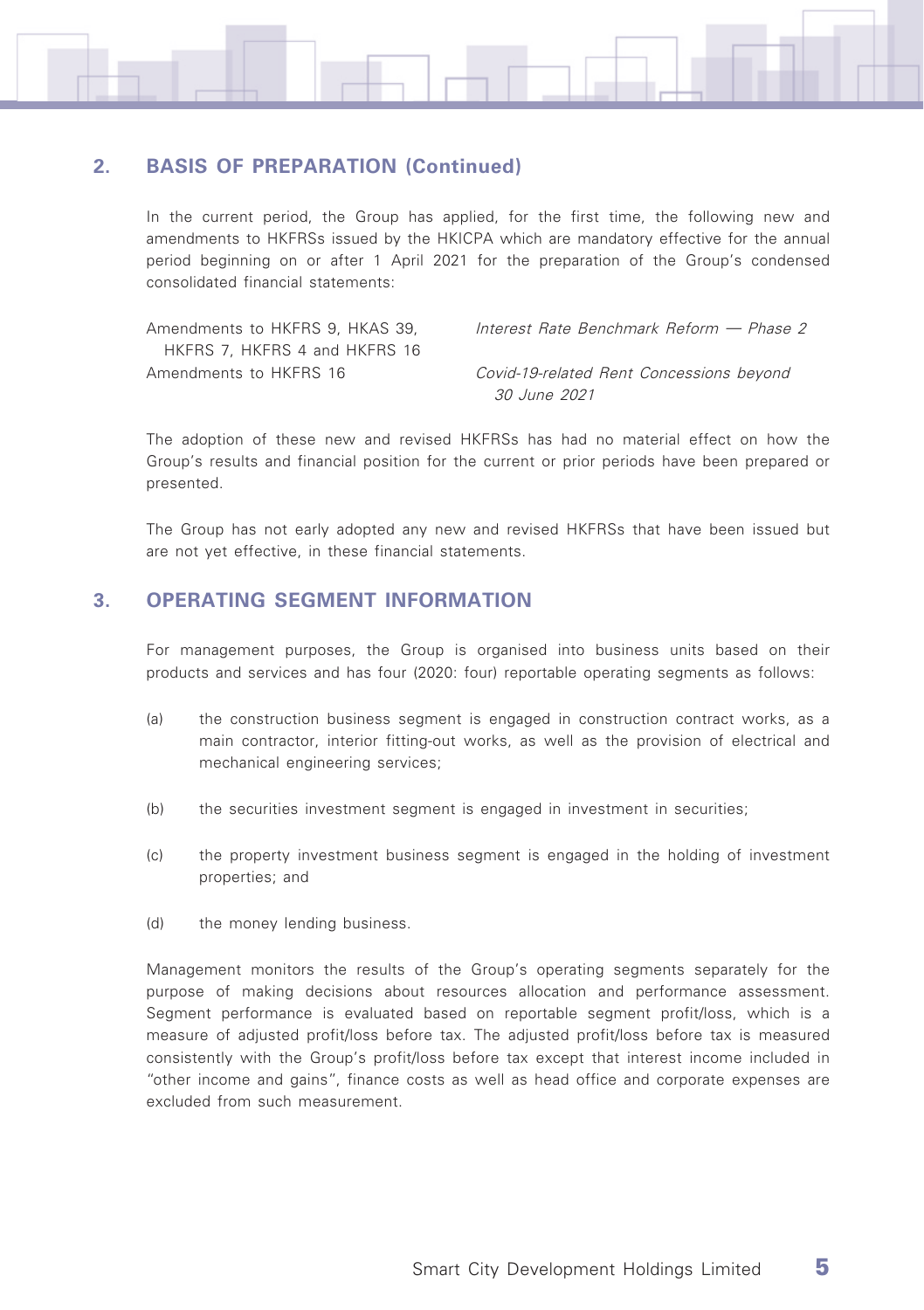# **3. OPERATING SEGMENT INFORMATION (Continued)**

Intersegment sales and transfers are transacted with reference to the selling prices used for sales made to third parties at the then prevailing market prices.

|                                     |                 |                | (Unaudited)                         |                 |                 |                                    |                 | (Unaudited)     |                 |                 |
|-------------------------------------|-----------------|----------------|-------------------------------------|-----------------|-----------------|------------------------------------|-----------------|-----------------|-----------------|-----------------|
|                                     |                 |                | Three months ended 31 December 2021 |                 |                 | Nine months ended 31 December 2021 |                 |                 |                 |                 |
|                                     | Construction    |                |                                     |                 |                 | Construction                       |                 |                 |                 |                 |
|                                     | contracting     |                |                                     | Money           |                 | contracting                        |                 |                 | Money           |                 |
|                                     | and related     | Investment     | Property                            | Lending         |                 | and related                        | Investment      | Property        | lending         |                 |
|                                     | business        | in securities  | investment                          | business        | Total           | business                           | in securities   | investment      | business        | Total           |
|                                     | <b>HK\$'000</b> | <b>HKS'000</b> | <b>HKS'000</b>                      | <b>HK\$'000</b> | <b>HK\$'000</b> | <b>HK\$'000</b>                    | <b>HK\$'000</b> | <b>HK\$'000</b> | <b>HK\$'000</b> | <b>HK\$'000</b> |
| Segment revenue:                    |                 |                |                                     |                 |                 |                                    |                 |                 |                 |                 |
| Income from external customers      | 73,796          | (1, 197)       | 153                                 | 142             | 72,894          | 233,407                            | 5,115           | 459             | 568             | 239,549         |
| Other income and gains              | 216             | $\overline{a}$ | $\overline{\phantom{0}}$            | 1               | 217             | 399                                | $\overline{a}$  | $\overline{a}$  | 1               | 400             |
|                                     |                 |                |                                     |                 |                 |                                    |                 |                 |                 |                 |
|                                     | 74,012          | (1, 197)       | 153                                 | 143             | 73,111          | 233,806                            | 5,115           | 459             | 569             | 239,949         |
|                                     |                 |                |                                     |                 |                 |                                    |                 |                 |                 |                 |
| Segment results                     |                 |                |                                     |                 |                 |                                    |                 |                 |                 |                 |
| Operating profit/(loss)             | 3,291           | (1, 197)       | $[32]$                              | (182)           | 1,880           | 4,275                              | 5,115           | (69)            | (251)           | 9,070           |
| Reconciliation:                     |                 |                |                                     |                 |                 |                                    |                 |                 |                 |                 |
| Interest income                     |                 |                |                                     |                 | 121             |                                    |                 |                 |                 | 372             |
| Unallocated income                  |                 |                |                                     |                 | L.              |                                    |                 |                 |                 | 3,216           |
| Unallocated expenses                |                 |                |                                     |                 | (1,053)         |                                    |                 |                 |                 | (3, 287)        |
| Finance costs                       |                 |                |                                     |                 | (43)            |                                    |                 |                 |                 | (260)           |
|                                     |                 |                |                                     |                 |                 |                                    |                 |                 |                 |                 |
| Profit before tax                   |                 |                |                                     |                 | 905             |                                    |                 |                 |                 | 9,111           |
| Other segment information:          |                 |                |                                     |                 |                 |                                    |                 |                 |                 |                 |
| Reversal of impairment of accounts  |                 |                |                                     |                 |                 |                                    |                 |                 |                 |                 |
| receivable                          | (861)           |                |                                     |                 | (861)           | (949)                              |                 |                 |                 | (949)           |
| Gain on disposal of items of        |                 |                |                                     |                 |                 |                                    |                 |                 |                 |                 |
| property, plant and equipment       | ۰               |                |                                     | J.              | L,              | (4)                                |                 |                 |                 | (4)             |
| Depreciation of property, plant and |                 |                |                                     |                 |                 |                                    |                 |                 |                 |                 |
| equipment                           | 269             |                | ÷                                   | 182             | 451             | 805                                |                 | -               | 317             | 1,122           |
| Amortisation of an intangible asset | $\overline{a}$  |                | J.                                  | 11              | 11              | $\overline{a}$                     |                 |                 | 34              | 34              |
| Interest on lease liabilities       | 9               |                |                                     | 1               | 10              | 40                                 |                 |                 | $\overline{3}$  | 43              |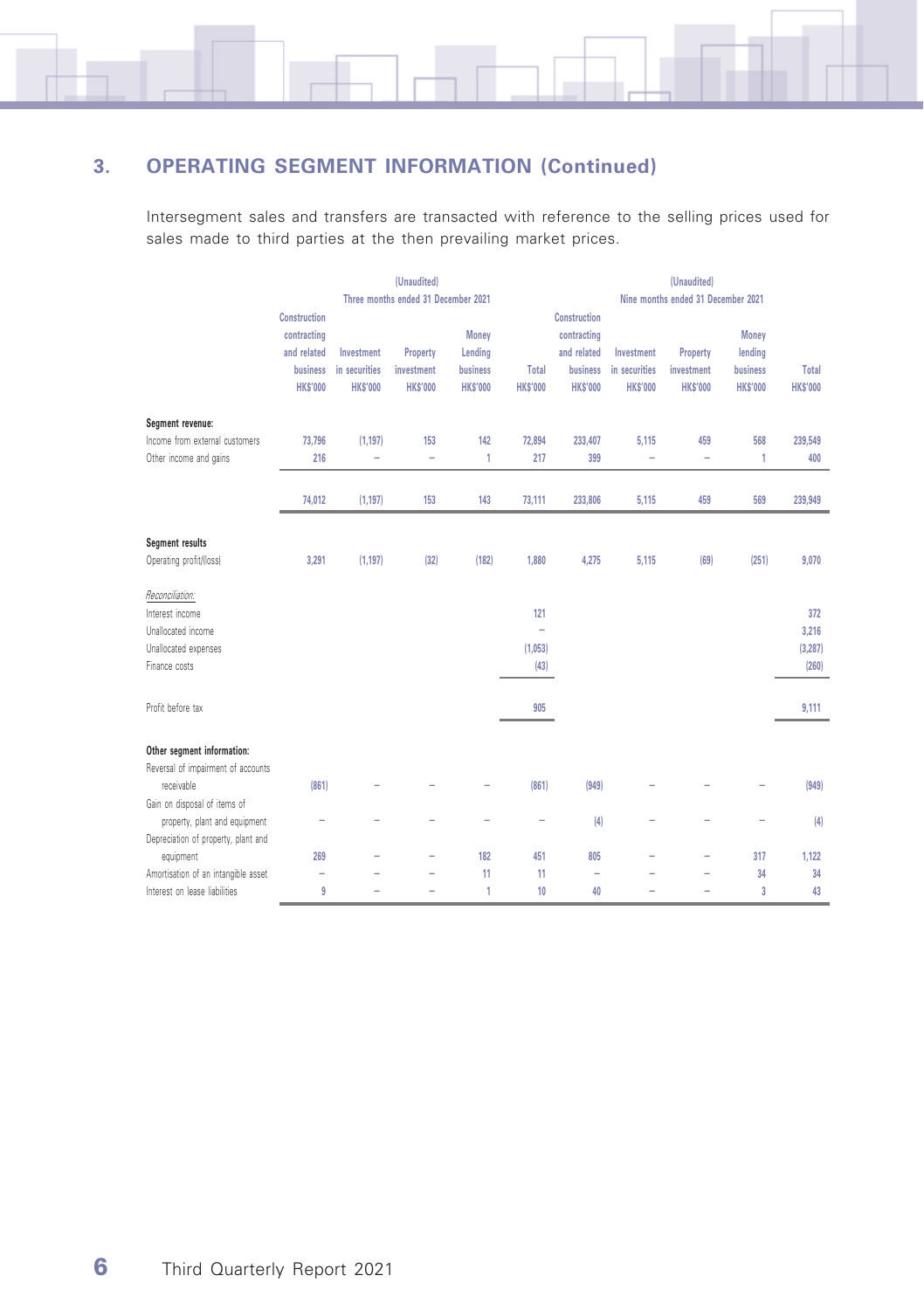# **3. OPERATING SEGMENT INFORMATION (Continued)**

|                                     |              |                          | (Unaudited)                         |                          |                |                                    |                          | (Unaudited)              |                          |                 |
|-------------------------------------|--------------|--------------------------|-------------------------------------|--------------------------|----------------|------------------------------------|--------------------------|--------------------------|--------------------------|-----------------|
|                                     |              |                          | Three months ended 31 December 2020 |                          |                | Nine months ended 31 December 2020 |                          |                          |                          |                 |
|                                     | Construction |                          |                                     |                          |                | Construction                       |                          |                          |                          |                 |
|                                     | contracting  |                          |                                     | Money                    |                | contracting                        |                          |                          | Money                    |                 |
|                                     | and related  | Investment in            | Property                            | Lending                  |                | and related                        | Investment in            | Property                 | lending                  |                 |
|                                     | business     | securities               | investment                          | business                 | Total          | business                           | securities               | investment               | business                 | Total           |
|                                     | HK\$'000     | <b>HKS'000</b>           | HK\$'000                            | HK\$'000                 | <b>HKS'000</b> | HK\$'000                           | HK\$'000                 | <b>HKS'000</b>           | HK\$'000                 | <b>HK\$'000</b> |
| Segment revenue:                    |              |                          |                                     |                          |                |                                    |                          |                          |                          |                 |
| Income from external customers      | 121,593      | 1,202                    | 20                                  | 365                      | 123,180        | 303,927                            | 5,396                    | 40                       | 856                      | 310,219         |
| Other income and gains              | 1,533        | $\overline{\phantom{0}}$ | $\overline{\phantom{0}}$            | $\overline{\phantom{0}}$ | 1,533          | 3,106                              | $\overline{\phantom{0}}$ | $\overline{\phantom{0}}$ | $\overline{\phantom{0}}$ | 3,106           |
|                                     |              |                          |                                     |                          |                |                                    |                          |                          |                          |                 |
|                                     |              |                          |                                     |                          |                |                                    |                          |                          |                          |                 |
|                                     | 123,126      | 1,202                    | 20                                  | 365                      | 124,713        | 307,033                            | 5,396                    | 40                       | 856                      | 313,325         |
|                                     |              |                          |                                     |                          |                |                                    |                          |                          |                          |                 |
| Segment results                     |              |                          |                                     |                          |                |                                    |                          |                          |                          |                 |
| Operating profit/(loss)             | (2, 122)     | 1,202                    | (275)                               | 304                      | (891)          | (1, 254)                           | 5,396                    | (407)                    | 646                      | 4,381           |
| Reconciliation:                     |              |                          |                                     |                          |                |                                    |                          |                          |                          |                 |
| Interest income                     |              |                          |                                     |                          | 182            |                                    |                          |                          |                          | 901             |
| Unallocated expenses                |              |                          |                                     |                          | (1,582)        |                                    |                          |                          |                          | (3, 647)        |
| Finance costs                       |              |                          |                                     |                          | (380)          |                                    |                          |                          |                          | (513)           |
|                                     |              |                          |                                     |                          |                |                                    |                          |                          |                          |                 |
| Profit before tax                   |              |                          |                                     |                          | (2,671)        |                                    |                          |                          |                          | 1,122           |
|                                     |              |                          |                                     |                          |                |                                    |                          |                          |                          |                 |
| Other segment information:          |              |                          |                                     |                          |                |                                    |                          |                          |                          |                 |
| Reversal of impairment of accounts  |              |                          |                                     |                          |                |                                    |                          |                          |                          |                 |
| receivable                          | (583)        |                          |                                     |                          | (583)          | (2,300)                            |                          |                          |                          | (2, 300)        |
| Loss on disposal of items of        |              |                          |                                     |                          |                |                                    |                          |                          |                          |                 |
| property, plant and equipment       |              |                          |                                     |                          | ۰              | 12                                 |                          |                          |                          | 12              |
| Depreciation of property, plant and |              |                          |                                     |                          |                |                                    |                          |                          |                          |                 |
| equipment                           | 266          |                          | 63                                  | -                        | 329            | 777                                |                          | 188                      | -                        | 965             |
| Amortisation of an intangible asset |              |                          | -                                   | 12                       | 12             | $\overline{\phantom{0}}$           |                          | $\overline{\phantom{a}}$ | 35                       | 35              |

# **Geographical information of income from external customers**

|                | (Unaudited)<br>Three months ended<br>31 December |                 | (Unaudited)<br>Nine months ended<br>31 December |                 |
|----------------|--------------------------------------------------|-----------------|-------------------------------------------------|-----------------|
|                |                                                  |                 |                                                 |                 |
|                |                                                  |                 |                                                 |                 |
|                | 2021                                             | 2020            | 2021                                            | 2020            |
|                | <b>HK\$'000</b>                                  | <b>HK\$'000</b> | <b>HK\$'000</b>                                 | <b>HK\$'000</b> |
| Hong Kong      | 72.894                                           | 80,197          | 203,309                                         | 219,624         |
| Mainland China |                                                  | 42,983          | 36,240                                          | 90,595          |
|                |                                                  |                 |                                                 |                 |
|                | 72.894                                           | 123,180         | 239,549                                         | 310.219         |

The revenue information above is based on the locations of the operations.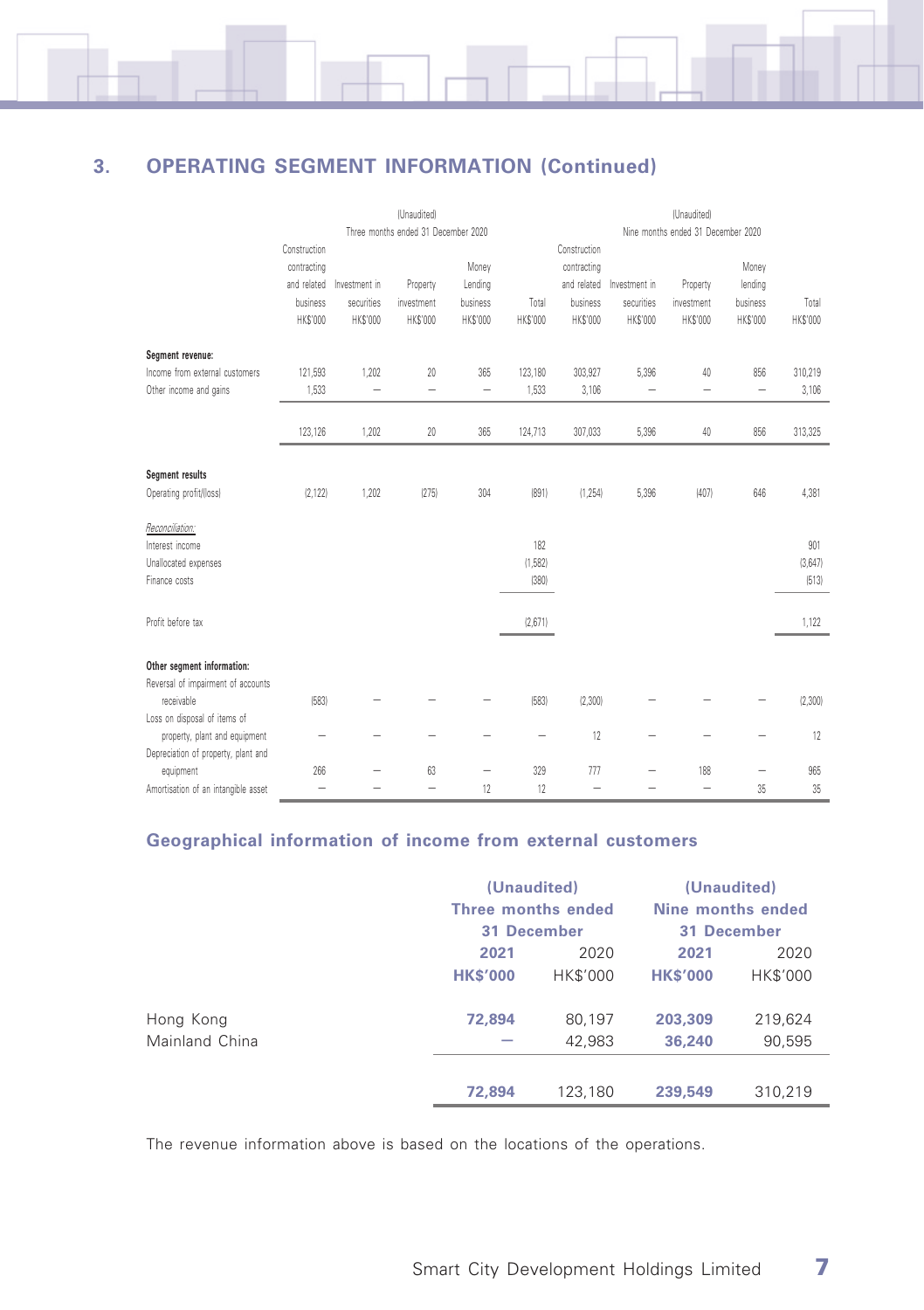

# **4. REVENUE, OTHER INCOME AND GAINS**

Revenue represents an appropriate proportion of contract revenue from construction contracting and related business; gains on and dividend income from investment in securities and rental income from property investment.

An analysis of the Group's revenue, other income and gains is as follows:

|                                                                       | (Unaudited)        |                 | (Unaudited)              |          |
|-----------------------------------------------------------------------|--------------------|-----------------|--------------------------|----------|
|                                                                       | Three months ended |                 | <b>Nine months ended</b> |          |
|                                                                       | 31 December        |                 | 31 December              |          |
|                                                                       | 2021               | 2020            | 2021                     | 2020     |
|                                                                       | <b>HK\$'000</b>    | <b>HK\$'000</b> | <b>HK\$'000</b>          | HK\$'000 |
| Revenue from contracts with<br>customers                              |                    |                 |                          |          |
| Income from the construction<br>contracting and related businesses    | 73,796             | 121,593         | 233,407                  | 303,927  |
| <b>Revenue from other sources</b>                                     |                    |                 |                          |          |
| Fair value (loss)/gain on equity<br>investments at fair value through |                    |                 |                          |          |
| profit or loss, net                                                   | (1,308)            | 1,108           | 4,726                    | 5,082    |
| Dividend income from equity<br>investment at fair value through       |                    |                 |                          |          |
| profit or loss                                                        | 17                 |                 | 107                      | 27       |
| Interest income on debt investments                                   |                    |                 |                          |          |
| at fair value through profit or loss                                  | 94                 | 94              | 282                      | 287      |
| Interest income on loans receivable<br>Rental income from property    | 142                | 365             | 568                      | 856      |
| investment business                                                   | 153                | 20              | 459                      | 40       |
|                                                                       |                    |                 |                          |          |
|                                                                       | 72,894             | 123,180         | 239,549                  | 310,219  |
| Other income and gains                                                |                    |                 |                          |          |
| Interest income                                                       | 121                | 182             | 372                      | 901      |
| Government grants*                                                    |                    | 1,488           |                          | 2,956    |
| Others                                                                | 217                | 45              | 400                      | 150      |
|                                                                       |                    |                 |                          |          |
|                                                                       | 338                | 1,715           | 772                      | 4,007    |

The government grants were granted under the Employment Support Scheme ("**ESS**") of the Government of Hong Kong to retain employment and combat COVID-19. As at the end of each reporting period, there were no unfulfilled conditions or contingencies relating to these grants.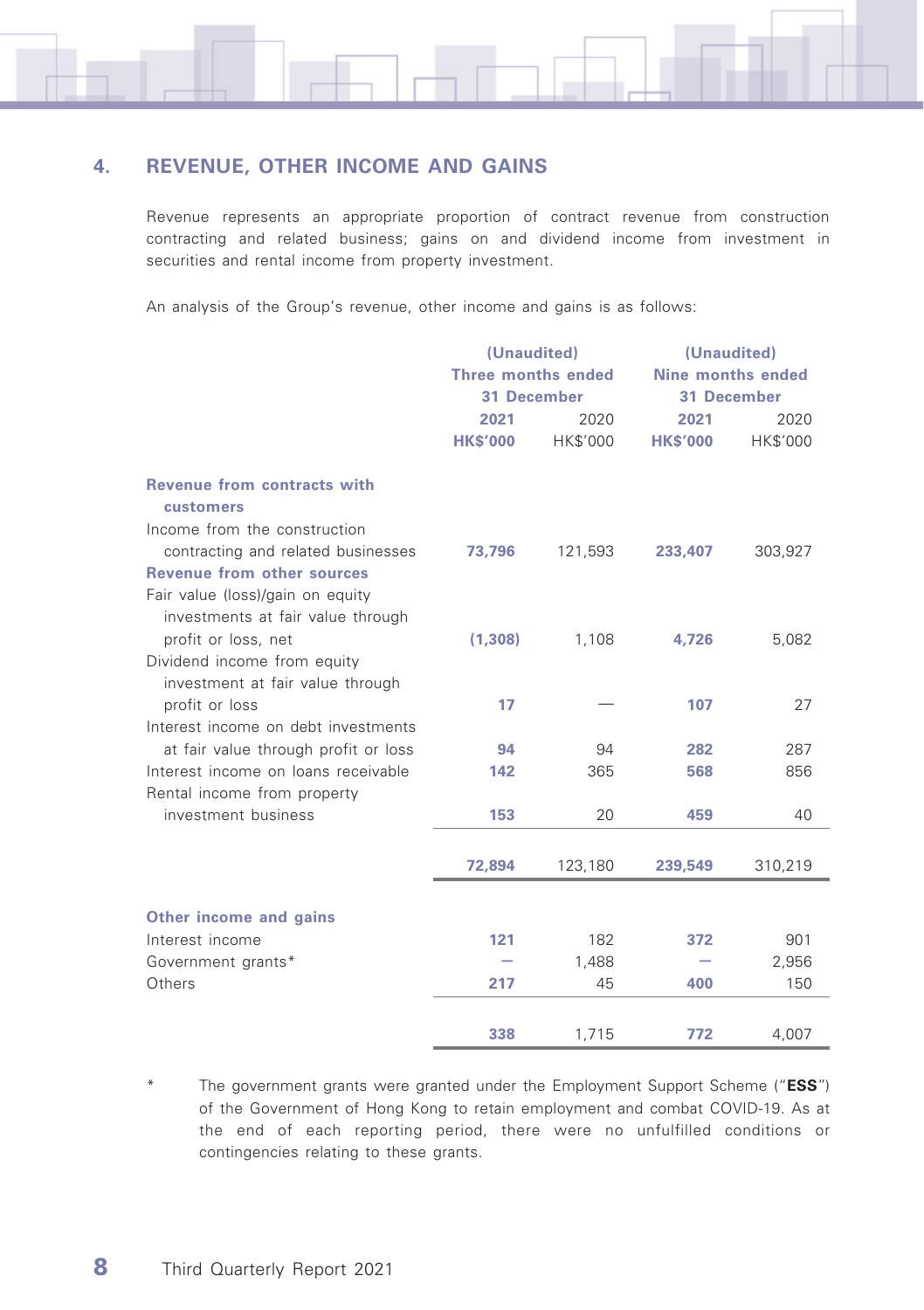

# **4. REVENUE, OTHER INCOME AND GAINS (Continued)**

#### **Revenue from contracts with customers**

#### **(i) Disaggregated revenue information**

|                                                            | (Unaudited)        |                 | (Unaudited)       |                 |  |  |
|------------------------------------------------------------|--------------------|-----------------|-------------------|-----------------|--|--|
|                                                            | Three months ended |                 | Nine months ended |                 |  |  |
|                                                            | 31 December        |                 |                   | 31 December     |  |  |
|                                                            | 2021               | 2020            | 2021              | 2020            |  |  |
|                                                            | <b>HK\$'000</b>    | <b>HK\$'000</b> | <b>HK\$'000</b>   | <b>HK\$'000</b> |  |  |
| Building construction works<br>Electrical and mechanical   | 36,388             | 15,826          | 79,790            | 48,632          |  |  |
| engineering works                                          | 35,138             | 49,320          | 114,250           | 129,039         |  |  |
| Fitting-out works                                          | 2,270              | 56.447          | 39,367            | 126.256         |  |  |
| Total revenue from contracts<br>with customers transferred |                    |                 |                   |                 |  |  |
| over time                                                  | 73,796             | 121.593         | 233,407           | 303.927         |  |  |

For the three months and nine months ended 31 December 2021, the revenue from contracts with customers of approximately HK\$73,796,000 and approximately HK\$233,407,000, respectively are the same as the amounts of income from external customers under the construction contracting and related business segment.

#### **(ii) Performance obligations**

Information about the Group's performance obligations is summarised below:

#### Construction services

The performance obligation is satisfied over time as services are rendered and payment is generally due within 14 days to 90 days from the date of billing. A certain percentage of payment is retained by customers until the end of the retention period as the Group's entitlement to the final payment is conditional on the satisfaction of the service quality by the customers over a certain period as stipulated in the contracts.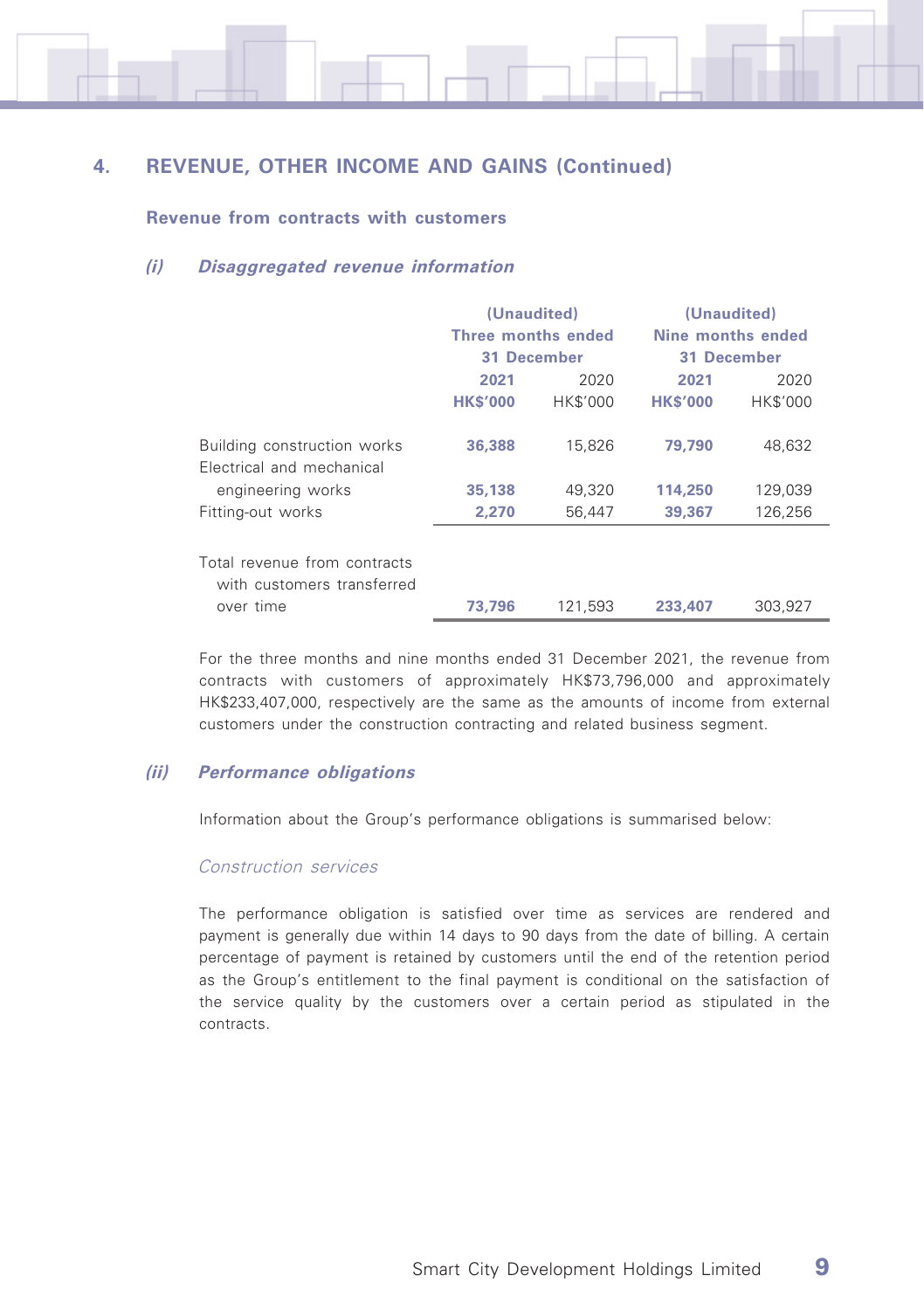

# **5. PROFIT/(LOSS) BEFORE TAX**

The Group's profit before tax is arrived at after charging/(crediting):

|                                                                                                                                                                                                     | (Unaudited)<br>Three months ended |                         | (Unaudited)<br>Nine months ended |                           |  |
|-----------------------------------------------------------------------------------------------------------------------------------------------------------------------------------------------------|-----------------------------------|-------------------------|----------------------------------|---------------------------|--|
|                                                                                                                                                                                                     | 31 December                       |                         | 31 December                      |                           |  |
|                                                                                                                                                                                                     | 2021                              | 2020                    | 2021                             | 2020                      |  |
|                                                                                                                                                                                                     | <b>HK\$'000</b>                   | <b>HK\$'000</b>         | <b>HK\$'000</b>                  | <b>HK\$'000</b>           |  |
| Cost of construction contracting<br>Depreciation of property, plant and                                                                                                                             | 62,287                            | 119,078                 | 210,867                          | 289,442                   |  |
| equipment                                                                                                                                                                                           | 451                               | 329                     | 1.122                            | 965                       |  |
| Amortisation of an intangible asset<br>Lease payments not included in the                                                                                                                           | 11                                | 12                      | 34                               | 35                        |  |
| measurement of lease liabilities<br>Rental income on investment                                                                                                                                     | 1,270                             | 978                     | 2,939                            | 2,728                     |  |
| properties                                                                                                                                                                                          | (153)                             | (20)                    | (459)                            | (40)                      |  |
| Less: outgoings                                                                                                                                                                                     | 7                                 | 5                       | 37                               | 15                        |  |
| Net rental income                                                                                                                                                                                   | (146)                             | (15)                    | (422)                            | (25)                      |  |
| Employee benefit expense (including<br>directors' remuneration):<br>Wages, salaries and allowances<br>Pension scheme contributions*<br>Less: Amount included in cost of<br>construction contracting | 9,741<br>212<br>(2,836)           | 8,684<br>143<br>(2,649) | 24,655<br>624<br>(6, 941)        | 22,823<br>659<br>(7, 264) |  |
|                                                                                                                                                                                                     |                                   |                         |                                  |                           |  |
|                                                                                                                                                                                                     | 7,117                             | 6,178                   | 18,338                           | 16,218                    |  |
| Directors' remuneration:<br>Fee<br>Salaries and allowances                                                                                                                                          | 300                               | 300                     | 900                              | 746                       |  |
| Pension scheme contributions                                                                                                                                                                        |                                   |                         |                                  |                           |  |
|                                                                                                                                                                                                     | 300                               | 300                     | 900                              | 746                       |  |
| (Gain)/loss on disposal of items of                                                                                                                                                                 |                                   |                         |                                  |                           |  |
| property, plant and equipment^<br>Foreign exchange differences, net^                                                                                                                                |                                   | (1)                     | (4)                              | 12<br>1                   |  |
| Reversal of impairment of accounts<br>receivable <sup>^</sup>                                                                                                                                       | (861)                             | (583)                   | (949)                            | (2,300)                   |  |

- \* As at 31 December 2021, there were no forfeited contributions available to the Group to reduce contributions to the pension schemes in future years (31 March 2021: Nil).
- These amounts are included in "Other operating income, net" on the face of the condensed consolidated statement of profit or loss.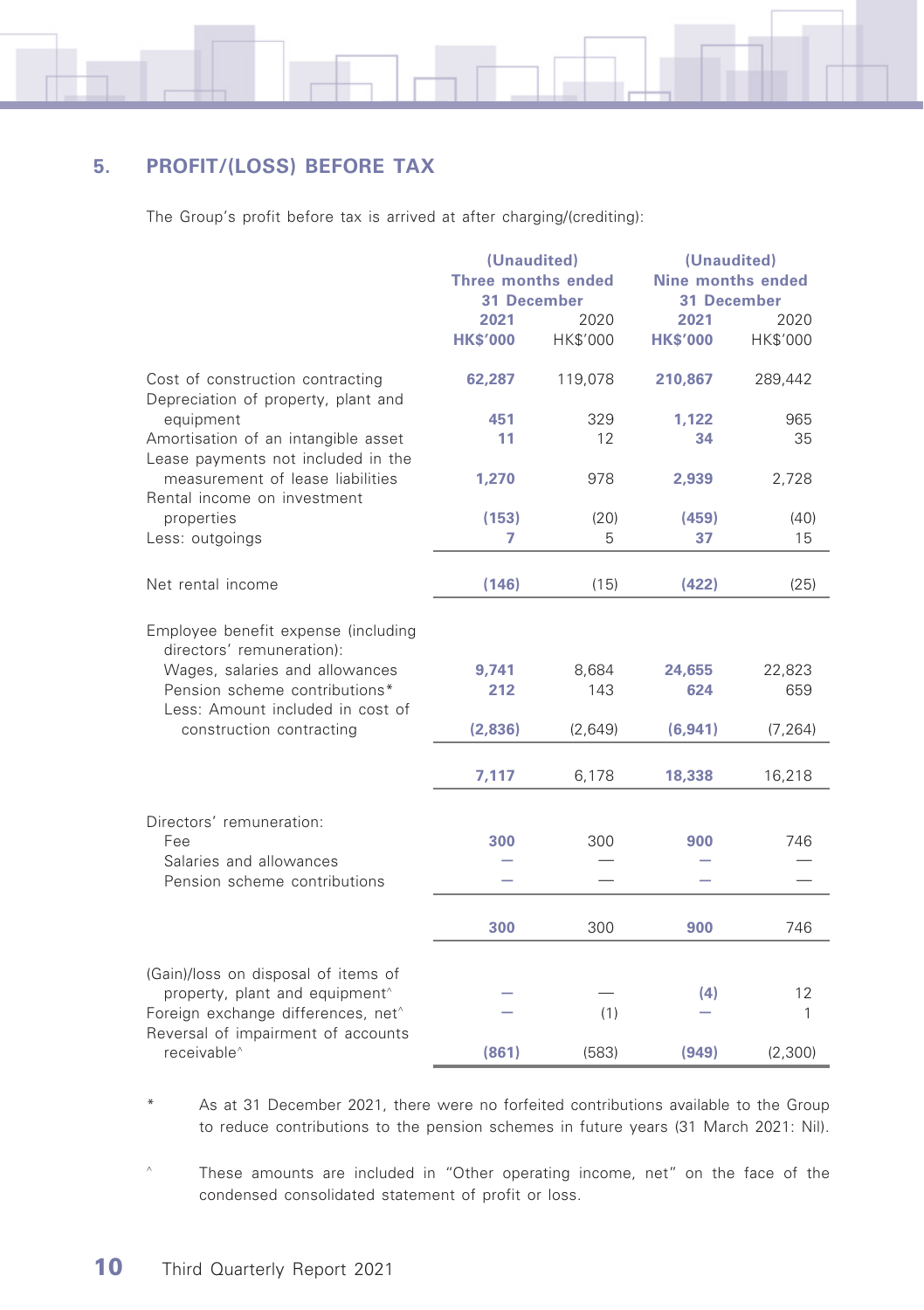

# **6. FINANCE COSTS**

An analysis of finance costs is as follows:

|                                                                    | (Unaudited)        |                 | (Unaudited)<br>Nine months ended |                 |
|--------------------------------------------------------------------|--------------------|-----------------|----------------------------------|-----------------|
|                                                                    | Three months ended |                 |                                  |                 |
|                                                                    | 31 December        |                 | 31 December                      |                 |
|                                                                    | 2021               | 2020            | 2021                             | 2020            |
|                                                                    | <b>HK\$'000</b>    | <b>HK\$'000</b> | <b>HK\$'000</b>                  | <b>HK\$'000</b> |
| Interest on lease liabilities<br>Interest on interest-bearing bank | 48                 | 13              | 81                               | 43              |
| borrowings                                                         | 28                 | 379             | 216                              | 645             |
| Less: Interest capitalised                                         | (33)               | (12)            | (37)                             | (175)           |
|                                                                    |                    |                 |                                  |                 |
|                                                                    | 43                 | 380             | 260                              | 513             |

# **7. INCOME TAX**

Hong Kong profits tax has been provided for at the rate of 16.5% (2020: 16.5%) on the estimated assessable profits arising in Hong Kong during the nine months ended 31 December 2021 and 2020, unless the Group's subsidiaries did not generate any assessable profits arising in Hong Kong during that period or the Group's subsidiaries had available tax losses brought forward from prior years to offset the assessable profits generated during the period. Taxes on profits assessable elsewhere have been calculated at the rates of tax prevailing in the jurisdictions in which the Group operates.

|                                                       | (Unaudited)        |                 | (Unaudited)       |                 |  |
|-------------------------------------------------------|--------------------|-----------------|-------------------|-----------------|--|
|                                                       | Three months ended |                 | Nine months ended |                 |  |
|                                                       | 31 December        |                 | 31 December       |                 |  |
|                                                       | 2021               | 2020            | 2021              | 2020            |  |
|                                                       | <b>HK\$'000</b>    | <b>HK\$'000</b> | <b>HK\$'000</b>   | <b>HK\$'000</b> |  |
| Current - Hong Kong                                   |                    |                 |                   |                 |  |
| (Credit)/charge for the period<br>$Current - the PRC$ |                    | (59)            |                   | 27              |  |
| Charge for the period                                 |                    | 15              |                   | 15              |  |
| Overprovision in prior year                           |                    | (80)            |                   | (80)            |  |
|                                                       |                    |                 |                   |                 |  |
| Total tax credit for the period                       |                    | (124)           |                   | (38)            |  |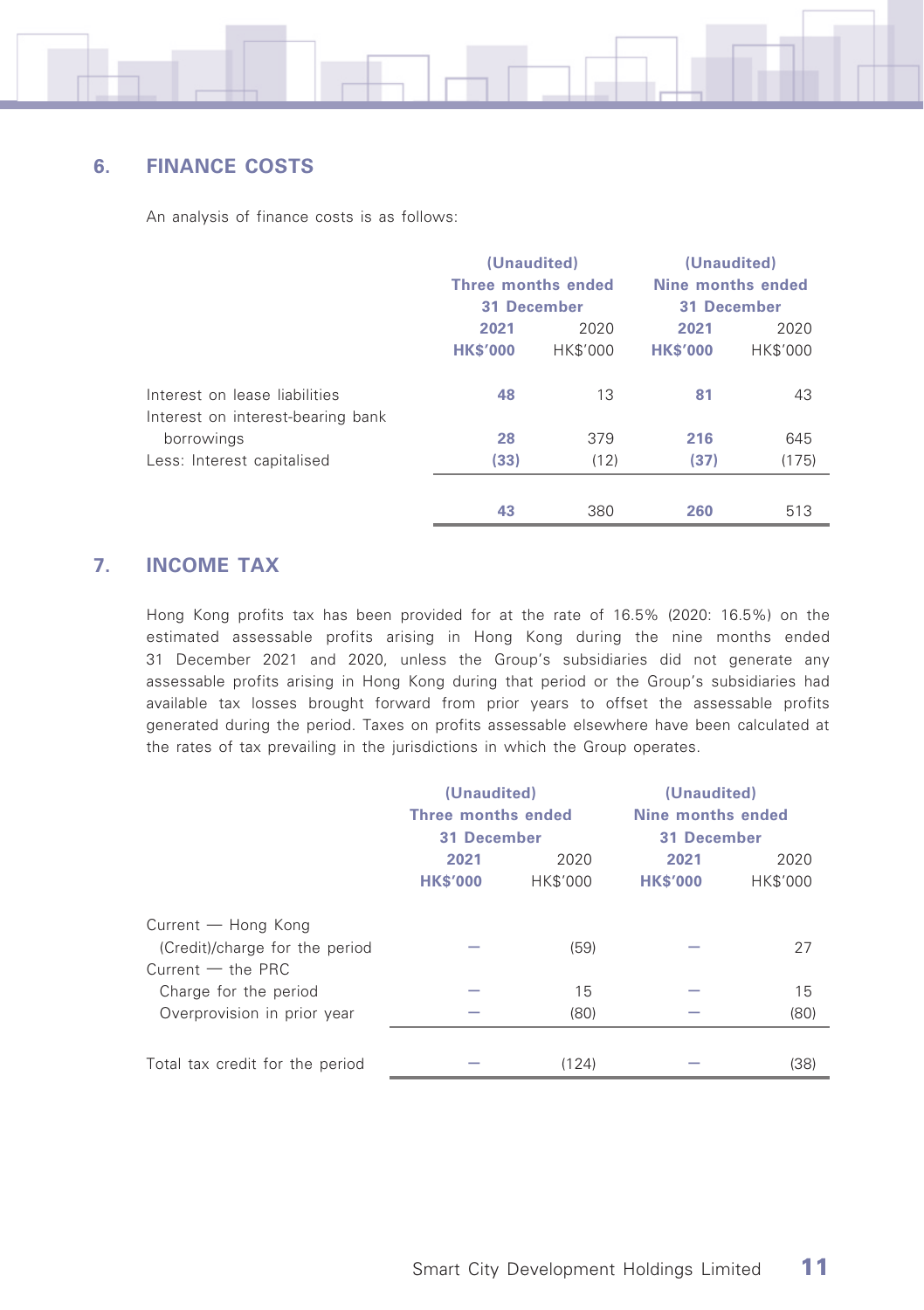# **8. EARNINGS/(LOSS) PER SHARE ATTRIBUTABLE TO ORDINARY EQUITY HOLDERS OF THE COMPANY**

On 28 April 2021, the shareholders of the Company approved an ordinary resolution to consolidate the shares of the Company on the basis that every five issued and unissued then-existing shares of HK\$0.025 each in the share capital of the Company into one consolidated share of HK\$0.125 each (the "**Share Consolidation**") with the Company's authorised shares consolidated from 4,000,000,000 shares to 800,000,000 consolidated shares. The Share Consolidation became effective on 28 April 2021.

The calculation of the basic earnings/(loss) per share amount is based on the profit/(loss) for the period attributable to ordinary equity holders of the Company, and the weighted average number of ordinary shares of 200,000,000 (2020 (restated): 200,000,000) in issue during the period, as adjusted to reflect the Share Consolidation on 28 April 2021. The Group had no potentially diluted ordinary shares in issue during the nine months ended 31 December 2021.

The calculation of the basic and diluted earnings/(loss) per share attributable to the owners of the Company is based on the following data:

|                                                                          | (Unaudited)        |          | (Unaudited)<br>Nine months ended |                 |
|--------------------------------------------------------------------------|--------------------|----------|----------------------------------|-----------------|
|                                                                          | Three months ended |          |                                  |                 |
|                                                                          | 31 December        |          | 31 December                      |                 |
|                                                                          | 2021<br>2020       |          | 2021                             | 2020            |
|                                                                          | <b>HK\$'000</b>    | HK\$'000 | <b>HK\$'000</b>                  | <b>HK\$'000</b> |
| Earnings/(Loss)                                                          |                    |          |                                  |                 |
| Profit/(loss) attributable to ordinary<br>equity holders of the Company, |                    |          |                                  |                 |
| used in the basic earnings/(loss)                                        |                    |          |                                  |                 |
| per share calculation                                                    | 905                | (2.145)  | 9,382                            | 1.727           |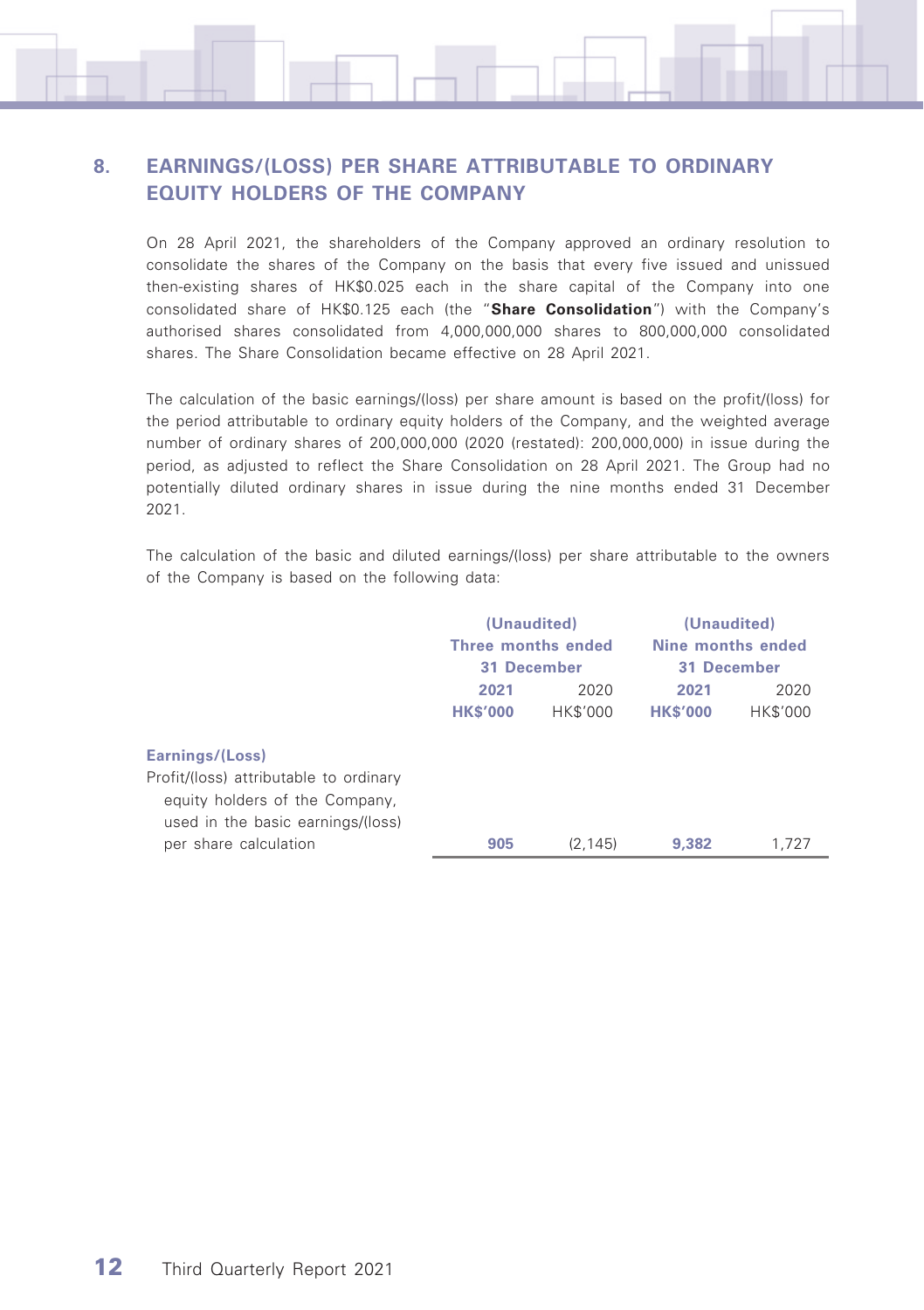

# **8. EARNINGS/(LOSS) PER SHARE ATTRIBUTABLE TO ORDINARY EQUITY HOLDERS OF THE COMPANY (Continued)**

|                                                                                                                                                       | (Unaudited)<br>Three months ended<br>31 December |                    | (Unaudited)<br>Nine months ended<br>31 December |                    |
|-------------------------------------------------------------------------------------------------------------------------------------------------------|--------------------------------------------------|--------------------|-------------------------------------------------|--------------------|
|                                                                                                                                                       | 2021                                             | 2020<br>(restated) | 2021                                            | 2020<br>(restated) |
| <b>Shares</b><br>Weighted average number of ordinary shares<br>in issue during the period used in the basic<br>earnings/(loss) per share calculation* | 200,000,000                                      | 200.000.000        | 200,000,000                                     | 200.000.000        |
|                                                                                                                                                       | 200,000,000                                      | 200.000.000        | 200,000,000                                     | 200.000.000        |

On 28 April 2021, the shareholders of the Company approved an ordinary resolution to consolidate the shares of the Company on the basis that every five issued and unissued then-existing shares of HK\$0.025 each in the share capital of the Company into one consolidated share of HK\$0.125 each with the Company's authorised shares consolidated from 4,000,000,000 shares to 800,000,000 consolidated shares. The Share Consolidation became effective on 28 April 2021.

### **9. DIVIDEND**

The Board does not recommend the payment of any interim dividend for the nine months ended 31 December 2021 (nine months ended 31 December 2020: Nil).

### **10. SHARE CAPITAL**

|                                                | (Unaudited)     | (Audited)       |
|------------------------------------------------|-----------------|-----------------|
|                                                | 31 December     | 31 March        |
|                                                | 2021            | 2021            |
|                                                | <b>HK\$'000</b> | <b>HK\$'000</b> |
| Authorised:                                    |                 |                 |
| 800,000,000 ordinary shares of HK\$0.125 each* | 100,000         | 100,000         |
|                                                |                 |                 |
| Issued and fully paid:                         |                 |                 |
| 200,000,000 ordinary shares of HK\$0.125 each* | 25,000          | 25,000          |

On 28 April 2021, the shareholders of the Company approved an ordinary resolution to consolidate the shares of the Company on the basis that every five issued and unissued then-existing shares of HK\$0.025 each in the share capital of the Company into one consolidated share of HK\$0.125 each with the Company's authorised shares consolidated from 4,000,000,000 shares to 800,000,000 consolidated shares. The Share Consolidation became effective on 28 April 2021.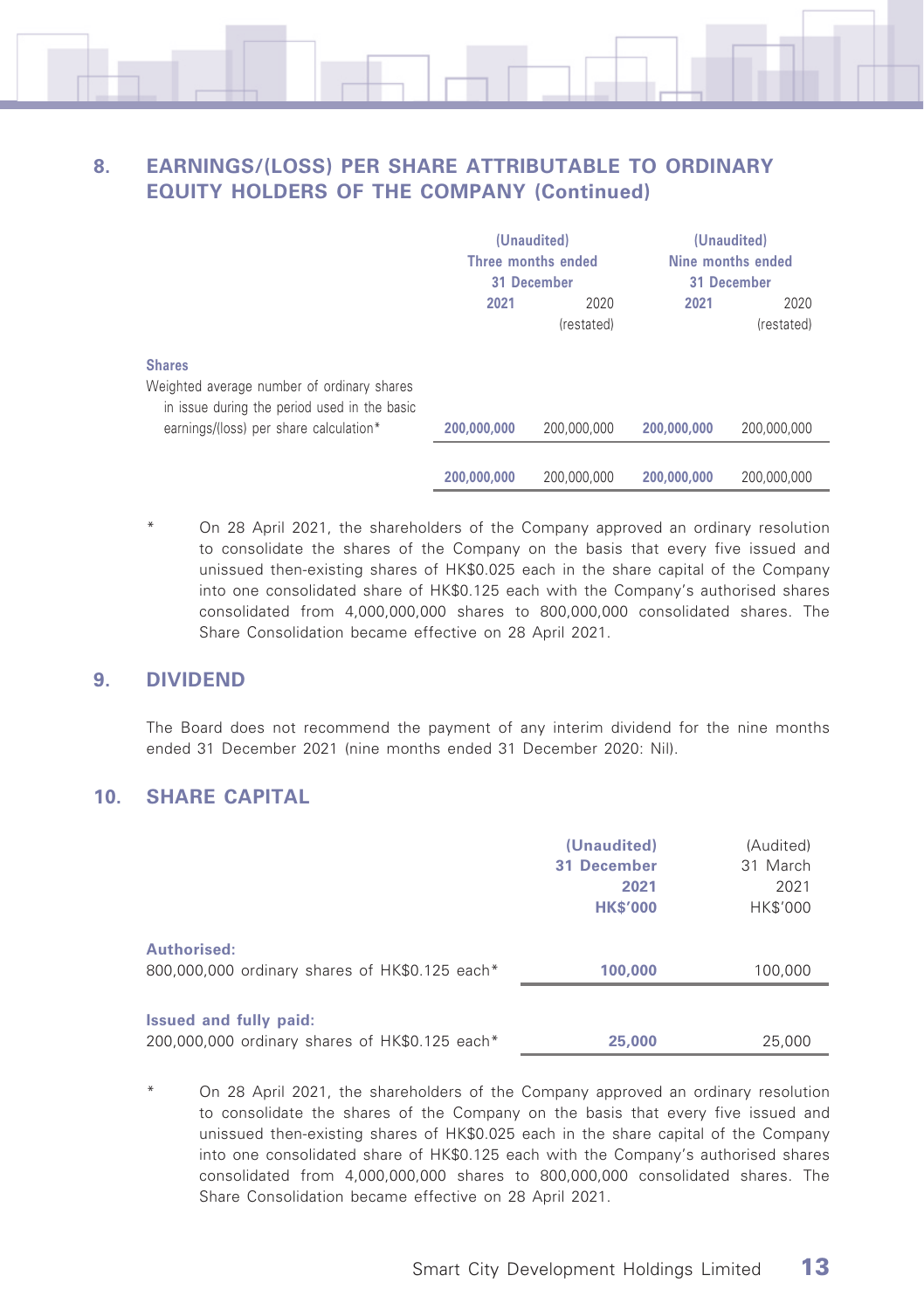

On 10 August 2021, the Group disposed 85.7% of the issued share capital of Deson Construction Engineering Limited ("**DCEL**"), which in turn holds 70% equity interest in Beijing Chang-de Architectural & Decoration Co., Ltd. ("**Beijing Chang-de**"), to an independent third party. The net liabilities disposed of were as follows:

|                                         | <b>HK\$'000</b> |
|-----------------------------------------|-----------------|
| Net assets disposed of:                 |                 |
| Property, plant and equipment           | 48              |
| Contract assets                         | 35,603          |
| Trade and other receivables             | 4.096           |
| Cash and cash equivalents               | 28,523          |
| Contract liabilities                    | (34, 616)       |
| Trade and other payables                | (42, 999)       |
| Lease liabilities                       | (445)           |
| Due to the Group                        | (22,063)        |
| Tax payable                             | (1,481)         |
| Non-controlling interests               | 11,596          |
|                                         |                 |
|                                         | (21, 738)       |
| Release of exchange fluctuation reserve | (1,541)         |
|                                         |                 |
|                                         | (23, 279)       |
| Sale of loan due to the Group           | 22,063          |
| Gain on disposal of subsidiaries        | 3,216           |
|                                         | 2,000           |
|                                         |                 |
| Satisfied by:                           |                 |
| Cash and cash equivalents               | 2,000           |

An analysis of the net outflow of cash and cash equivalents in respect of the disposal of subsidiaries is as follows:

|                                                                    | <b>HK\$'000</b> |
|--------------------------------------------------------------------|-----------------|
| Cash consideration                                                 | 2,000           |
| Cash and cash equivalents disposed of                              | (28.523)        |
|                                                                    |                 |
| Cash consideration and net outflow of cash and cash equivalents in |                 |
| respect of the disposal of subsidiaries                            | (26.523)        |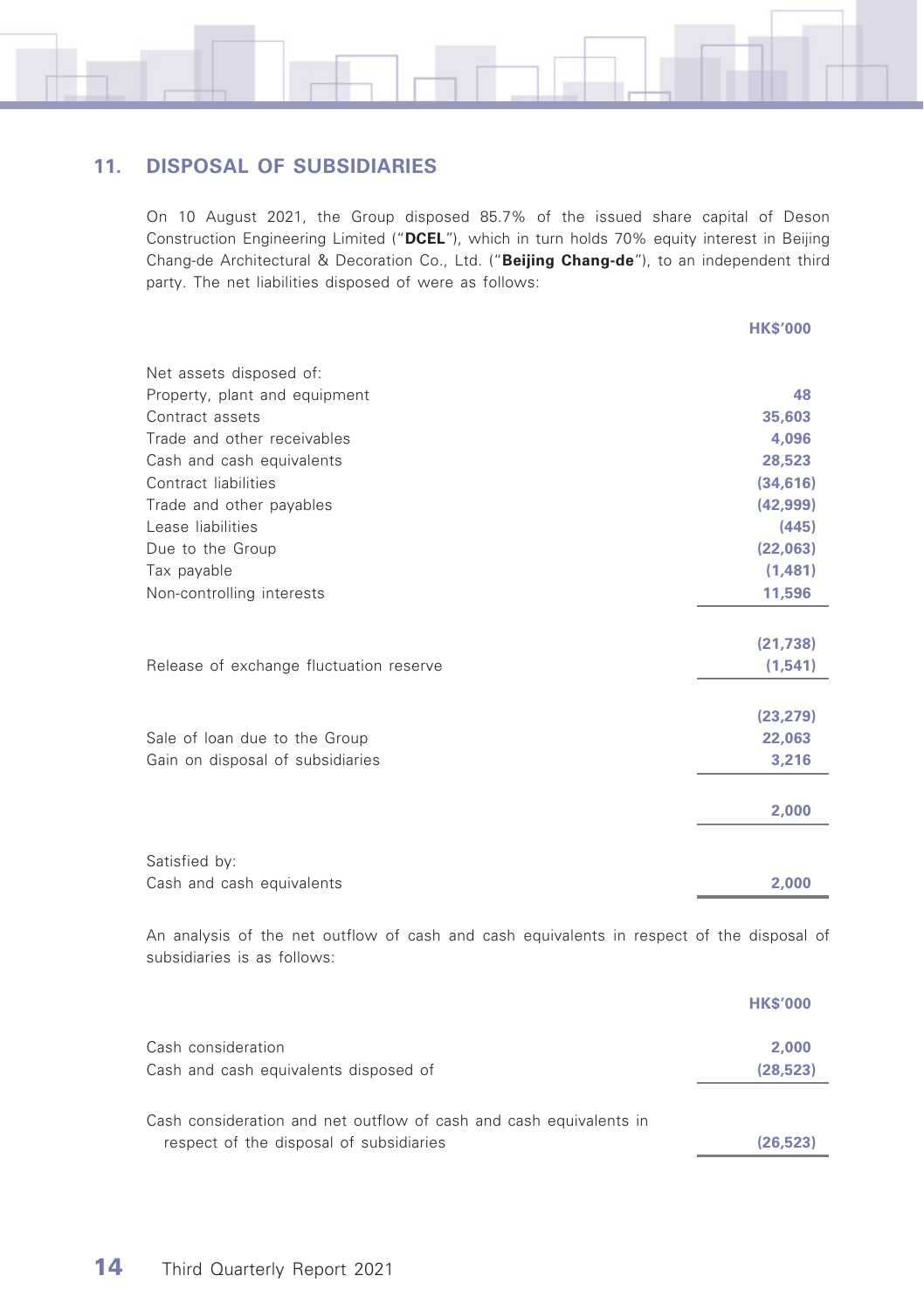# **MANAGEMENT DISCUSSION AND ANALYSIS**

#### **Business Review**

The Group's principal businesses are (i) acting as a contractor in the building industry operating in Hong Kong, the mainland of the People's Republic of China (the "**PRC**") and Macau where it provides one-stop comprehensive services with the following three major types of services: (a) building construction works; (b) electrical and mechanical engineering ("E&M") works; and (c) alterations, addition, renovation, refurbishment and fitting-out works ("**Interior fitting-out works**"); (ii) investment in securities, where the Group invests in long term and short term investments in marketable securities; (iii) property investment in Hong Kong, where the Group acquires properties and earns rental income; and (iv) money lending business.

The Group's revenue for the Reporting Period recorded at approximately HK\$239,549,000 which represented a decrease of approximately 23% from approximately HK\$310,219,000 for the nine months ended 31 December 2020. For the construction segment, revenue for the Reporting Period recorded at approximately HK\$233,407,000 which represented a decrease of approximately 23% from approximately HK\$303,927,000 for the nine months ended 31 December 2020. For investment in marketable securities segment, revenue for the Reporting Period recorded at a gain of approximately HK\$5,115,000 which represented a decrease of approximately 5% from a gain of approximately HK\$5,396,000 for the nine months ended 31 December 2020. For property investment segment, revenue for the Reporting Period recorded at approximately HK\$459,000 which represented an increase of approximately 1,048% from approximately HK\$40,000 for the nine months ended 31 December 2020. For money lending segment, revenue for the Reporting Period recorded at approximately HK\$568,000 which represented a decrease of approximately 34% from approximately HK\$856,000 for the nine months ended 31 December 2020.

#### **(i) Construction Segment**

#### (a) Building construction works and related businesses:

For the Reporting Period, revenue recorded at this section amounted to approximately HK\$79,790,000 (2020: HK\$48,632,000). The increase of approximately 64% was mainly due to the revenue recognition for the site formation and foundation works for proposed residential development at South Lantau Road, Cheung Sha, Lantau Island commenced from April 2021.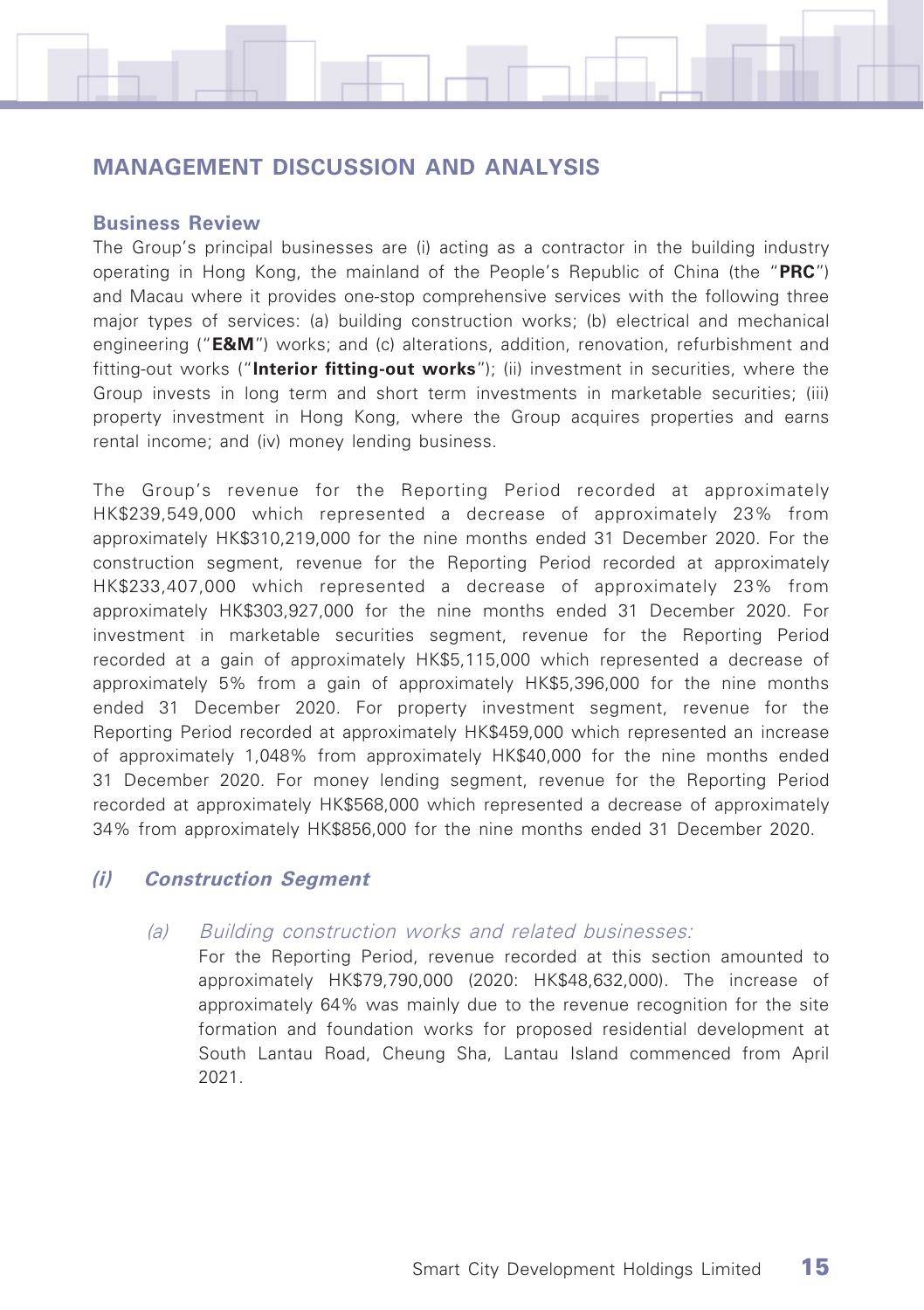### (b) E&M works:

For the Reporting Period, revenue recorded from this section amounted to approximately HK\$114,250,000 (2020: HK\$129,039,000).

The decrease by approximately 11% was mainly due to less revenue recognition during the Reporting Period of the projects which were almost completed including (i) triennial term contract for the maintenance and repair of, alterations and additions to fire services installations for Health Services Building in Hong Kong Region and Outlying Islands; (ii) 24-month term contract for Building Services Works at Sogo Department Store, Causeway Bay and Tsim Sha Tsui, Hong Kong; and (iii) 30-month term contract for the maintenance and repair of, alterations and additions to, fire services installations for Health Services Buildings in New Territories Region.

The above decrease was partially offset by the additional revenue generated for the triennial term contract for operation and maintenance of air-conditioning installations at Attended Municipal Venues in Hong Kong Region.

#### (c) Interior fitting-out works:

For the Reporting Period, revenue recorded from this section amounted to approximately HK\$39,367,000 (2020: HK\$126,256,000).

The significant decrease by approximately 69% was mainly due to (i) the interior fitting- out works at House A and House C at Stubbs Road, Hong Kong had generated more revenue in the last reporting period which were almost completed in March 2021 and (ii) for the PRC operation, Beijing Chang-de Architectural & Decoration Co., Limited (北京長迪建築裝飾工程 有限公司) ("**Beijing Chang-de**") was disposed on 10 August 2021 where the revenue is no longer to be included into group's consolidated revenue after the completion date.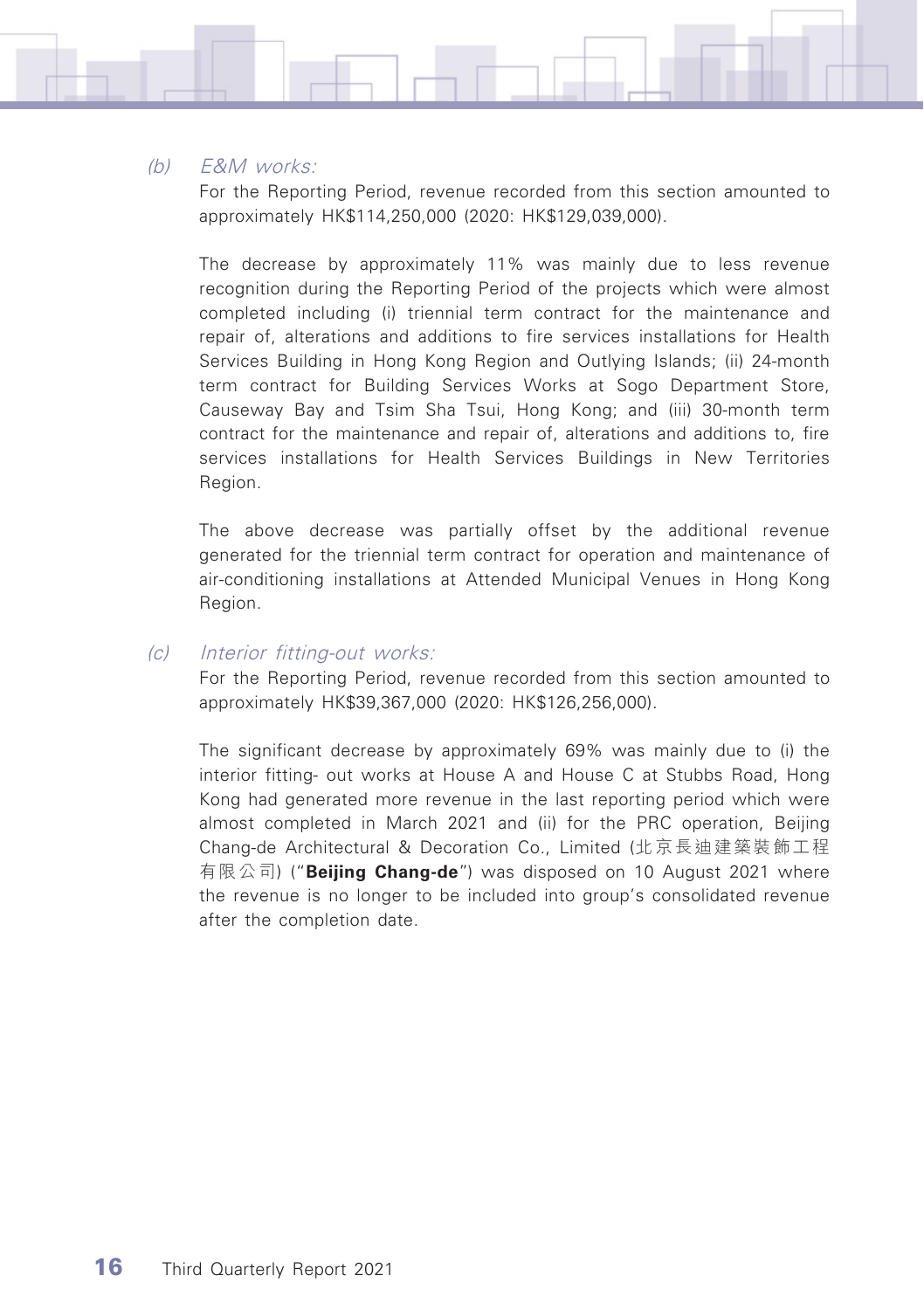#### **(ii) Investment in marketable securities segment**

For the nine months ended 31 December 2021, gain recorded from this segment amounted to approximately HK\$5,115,000 (nine months ended 31 December 2020: approximately HK\$5,396,000).

As at 31 December 2021, the Group managed a portfolio of listed equity investments and fund investments with fair value of approximately HK\$20,494,000 (31 March 2021: HK\$28,906,000) which are classified as financial assets at fair value through profit or loss.

During the Reporting Period, the Group recorded (i) an unrealised gain on fair value change of listed equity investments and fund investments of approximately HK\$1,003,000 (nine months ended 31 December 2020: approximately HK\$2,400,000); (ii) a realised gain of approximately HK\$3,722,000 (nine months ended 31 December 2020: approximately HK\$2,682,000); (iii) interest income received from unlisted debt investments of approximately HK\$282,000 (nine months ended 31 December 2020: approximately HK\$287,000); and (iv) dividend income received from equity investments of approximately HK\$108,000 (nine months ended 31 December 2020: approximately HK\$27,000). Details of the marketable securities are disclosed under the section "**SIGNIFICANT INVESTMENTS**".

#### **(iii) Property investment segment**

For the nine months ended 31 December 2021, revenue recorded from this segment amounted to approximately HK\$459,000 (nine months ended 31 December 2020: HK\$40,000). It was mainly attributable from rental income earned from the investment properties.

The Group's existing portfolio consists of commercial properties in Hong Kong which generated rental income. In view of the recent volatility in the property market, the Board will adopt cautious measures to manage the Group's portfolio.

#### **(iv) Money lending business segment**

For the nine months ended 31 December 2021, revenue recorded from this segment amounted to approximately HK\$568,000 (nine months ended 31 December 2020: HK\$856,000).

Basic earnings per share is HK4.69 cent for the nine months ended 31 December 2021.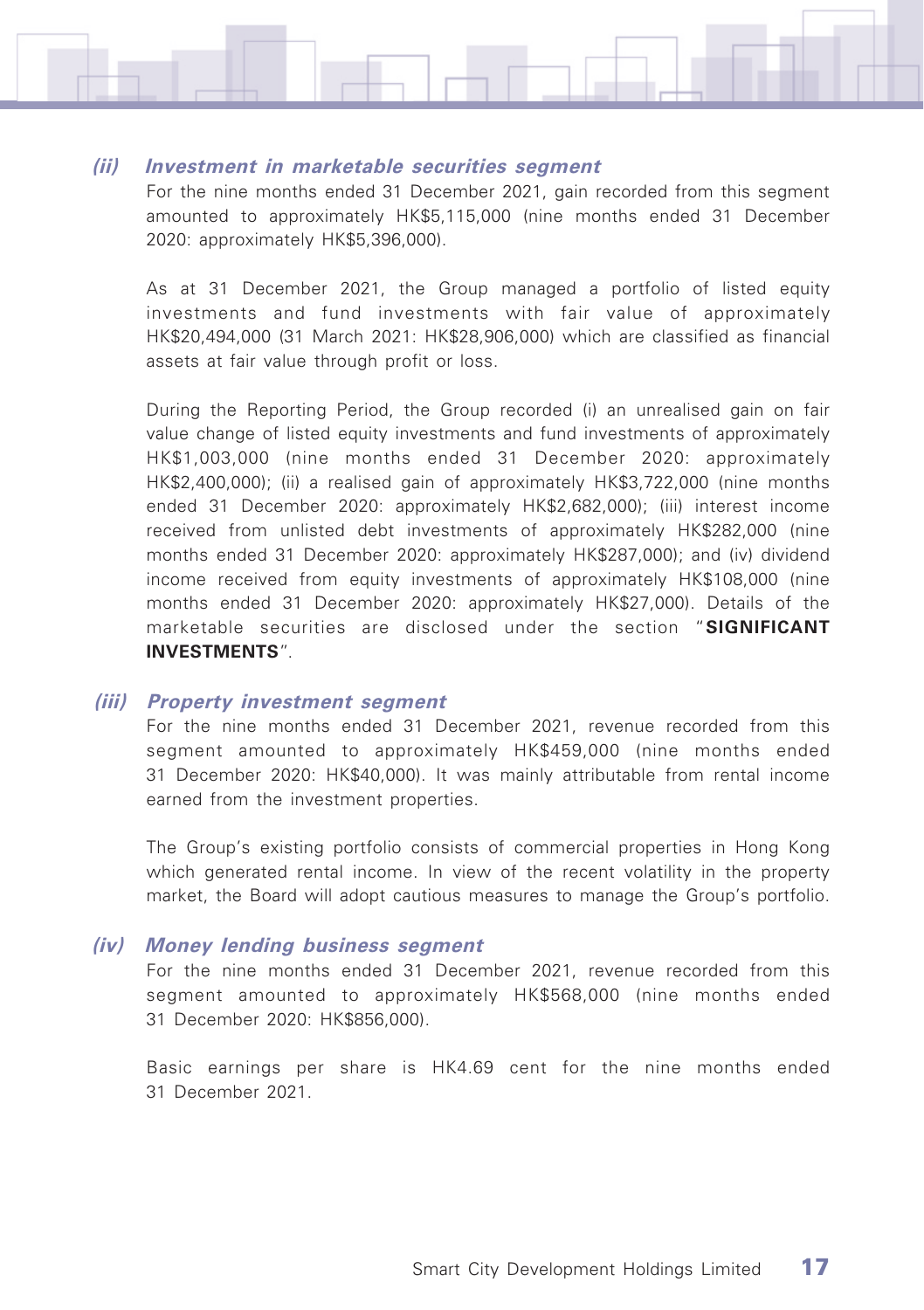#### **Status of the legal case**

References were made to the announcements of the Company dated 21 December 2017 and 2 February 2021. As stated in the announcement of the Company dated 2 February 2021, the Company has received a judgement in favour of Beijing Chang-de on the suspected case of internet fraud which involved fraudulent transfers of funds of approximately HK\$22 million (approximately RMB19 million) from the bank account of Beijing Chang-de ("**Legal Case**") from the People's Court in Chaoyang District, Beijing ("**Judgement**") rendered on 30 December 2020. Pursuant to the Judgement, Beijing Chang-de had claimed total damages of approximately RMB19 million from a former employee of Beijing Chang-de who has claimed to be deceived in the suspected case of internet fraud which involved fraudulent transfers of funds of approximately HK\$22 million (approximately RMB19 million). However, having considered, among others, the nature of works and experience of the defendant, the gravity of the mistake and the ability of the defendant to bear the loss, the People's Court in Chaoyang District, Beijing has ordered the defendant to (i) pay a principal amount of approximately RMB3,790,000 plus interest to Beijing Chang-de within 10 days after the delivery of the Judgement; and (ii) bear litigation costs and expenses of approximately RMB28,000 payable within 7 days after the delivery of the Judgement.

Beijing Chang-de was notified that an appeal has been filed by the defendant on 18 February 2021. The Board of the Company expects that the Judgement will no longer have material impact on the overall financial or operating conditions of the Group.

On 10 August 2021, a direct wholly-owned subsidiary of the Company entered into a disposal agreement with an independent third party to sell its interest in Deson Construction Engineering Limited. Since Deson Construction Engineering Limited holds equity interest in Beijing Chang-de, upon the completion, the Group has ceased to have any interests in Beijing Chang-de and Beijing Chang-de will no longer be consolidated into the financial statements of the Company.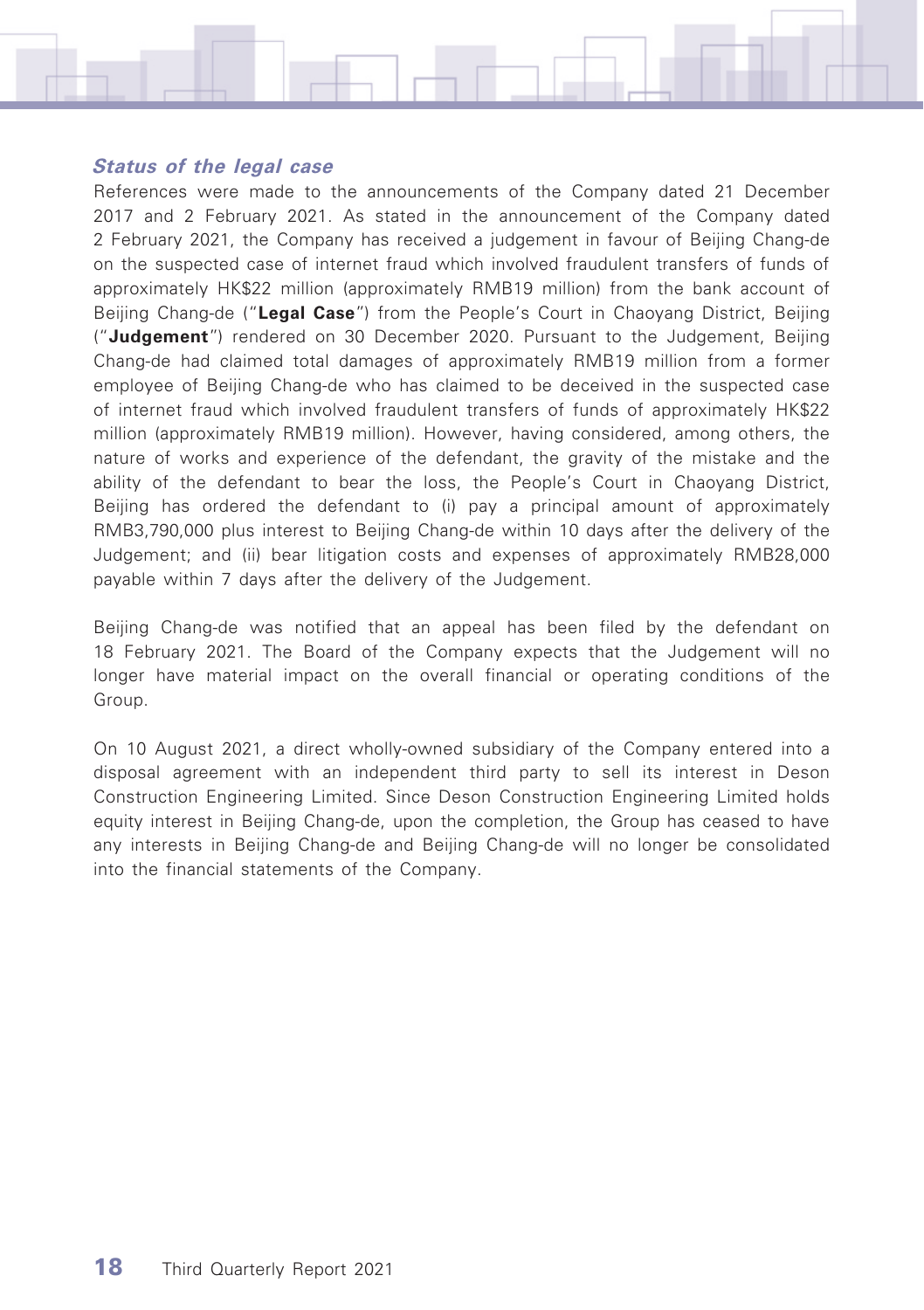### **Financial Review**

#### **Revenue**

For the nine months ended 31 December 2021, the Group's revenue amounted to approximately HK\$239.5 million, decreased by approximately 22.8% as compared to the last period. The decrease in revenue was mainly due to the decrease in revenue arising from the projects of the interior fitting-out works in Hong Kong and for the PRC operation, Beijing Chang-de was disposed on 10 August 2021 and no revenue recognition afterwards.

#### **Gross profit margin**

The Group's gross profit increased from approximately HK\$20.8 million for the nine months ended 31 December 2020 to approximately HK\$28.7 million for the Reporting Period. It represented an increase of approximately HK\$7.9 million or 38.0%.

During the nine months ended 31 December 2021, the gross profit margin was approximately 12%, improved by approximately 5.3 percentage points as compared to last period's 6.7%.

After excluding the portion generated from the investment in marketable securities segment, the property investment segment and money lending business segment, the gross profit margin for this Reporting Period was approximately 9.7%, up by approximately 4.9 percentage point as compared to last period's 4.8%.

#### **Other income and gains**

Other income decreased by approximately HK\$3.2 million or 80.7% from approximately HK\$4.0 million for the nine months ended 31 December 2020 to approximately HK\$0.8 million for the nine months ended 31 December 2021. The decrease was mainly due to the government grants during the last period.

#### **Administrative expenses**

Administrative expenses decreased by approximately HK\$1.1 million or 4.5% from approximately HK\$25.4 million for the nine months ended 31 December 2020 to approximately HK\$24.3 million for the nine months ended 31 December 2021. The decrease was mainly due to the disposal of the 85.7% of the issued share capital of Deson Construction Engineering Limited and its interest in Beijing Chang-de during this Reporting Period.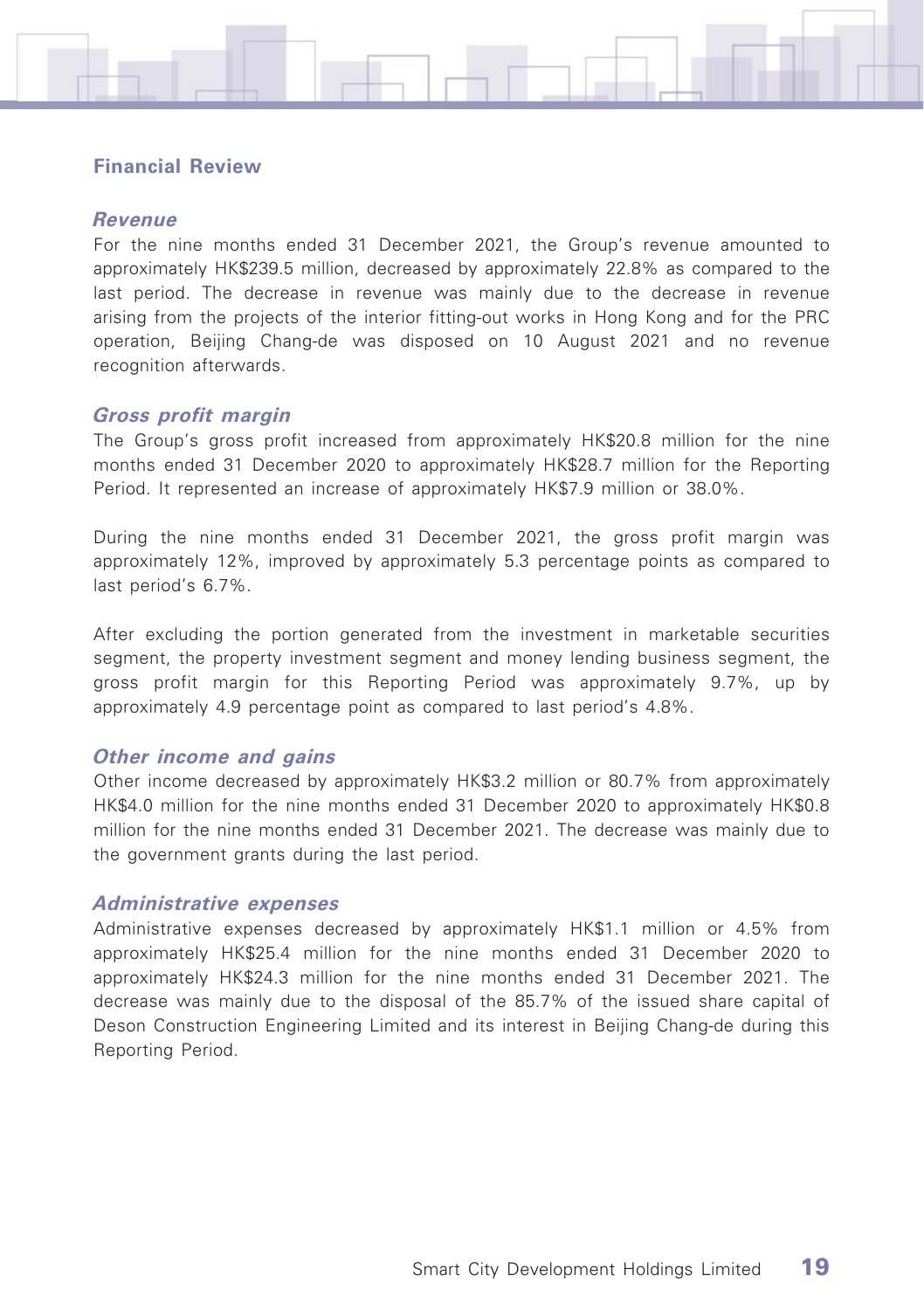

#### **Finance costs**

Finance costs decreased by approximately HK\$0.2 million or 49.3% from approximately HK\$0.5 million for the nine months ended 31 December 2020 to approximately HK\$0.3 million for the nine months ended 31 December 2021. The decrease was mainly due to the decrease in interest expense on short-term loans in this Reporting Period.

### **Dividend**

The Directors do not recommend the payment of any interim dividend for nine months ended 31 December 2021 (nine months ended 31 December 2020: Nil).

### **Liquidity and financial resources**

The Group continued to maintain a suitable liquid position. As at 31 December 2021, the Group had cash and cash equivalents of approximately HK\$86,517,000 (31 March 2021: HK\$61,969,000) mainly in Hong Kong dollars and Renminbi. As at 31 December 2021, the Group had total assets of approximately HK\$317,929,000 (31 March 2021: HK\$390,125,000). The Group's current ratio as at 31 December 2021 was approximately 1.22 compared to 1.10 as at 31 March 2021.

As at 31 December 2021, the gearing ratio for the Group was approximately 1% (31 March 2021: 1%). It was calculated based on the non-current liabilities of approximately HK\$974,000 (31 March 2021: HK\$1,487,000) and long term capital (equity and non-current liabilities) of approximately HK\$125,430,000 (31 March 2021: HK\$107,211,000).

#### **Capital expenditure**

The Group's total capital expenditure for the nine months ended 31 December 2021 was approximately HK\$5,078,000, which was mainly used in the purchase of property, plant and equipment.

#### **Contingent liabilities**

At the end of the reporting date, there were no significant contingent liabilities for the Group.

#### **Commitments**

At the end of the reporting date, there were no significant capital commitments for the Group.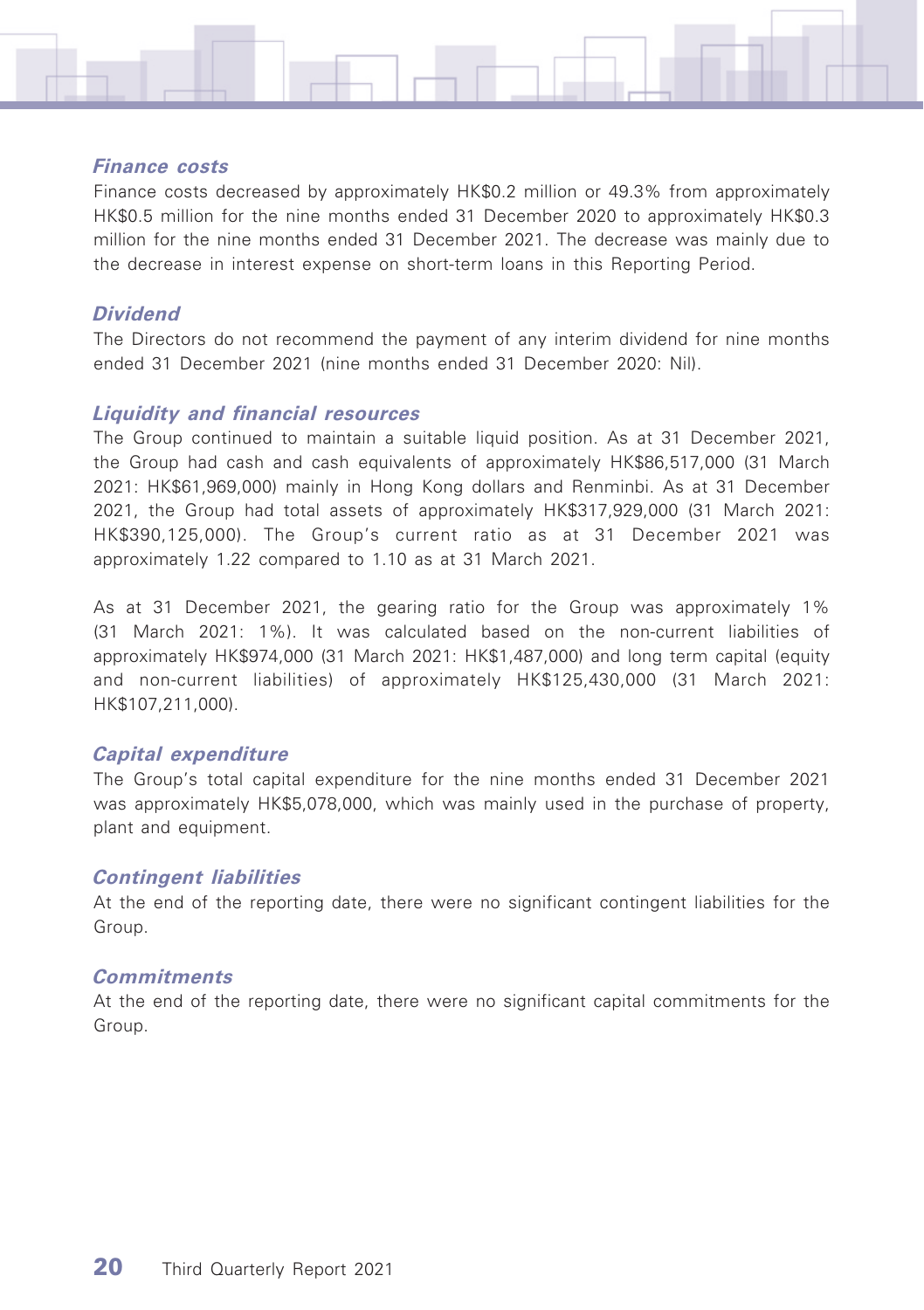

#### **Charges on group assets**

The Group's banking facilities are secured by:

- (i) the pledge of the Group's leasehold land and buildings situated in Hong Kong of approximately HK\$20,713,000 (31 March 2021: HK\$21,200,000); and
- (ii) the pledge of the Group's deposits of approximately HK\$17,154,000 (31 March 2021: HK\$17,137,000).

#### **Treasury policies**

The Directors will continue to follow a prudent policy in managing its cash balances and maintain a strong and healthy level of liquidity to ensure that the Group is well-placed to take advantage of growth opportunities. Interest for the current bank borrowings were mainly on floating rate basis and the bank borrowings are principally denominated in Hong Kong dollars, hence, the Group has no significant exposure to foreign exchange rate fluctuations.

#### **Exchange risk exposure**

The Group is mainly exposed to Renminbi, which arises from relevant group entities' foreign currency denominated monetary assets and liabilities for the Group's operating activities.

The Group currently does not have a foreign currency hedging policy to eliminate the currency exposures. However, the management monitors the related foreign currency exposure closely and will consider hedging significant foreign currency exposures should the need arise.

#### **Capital structure of the Group**

On 12 March 2021, the Board proposed to implement the share consolidation on the basis that every five (5) issued and unissued Shares of par value of HK\$0.025 each in the share capital of the Company be consolidated into one (1) Consolidated Share of par value of HK\$0.125 each (the "**Share Consolidation**").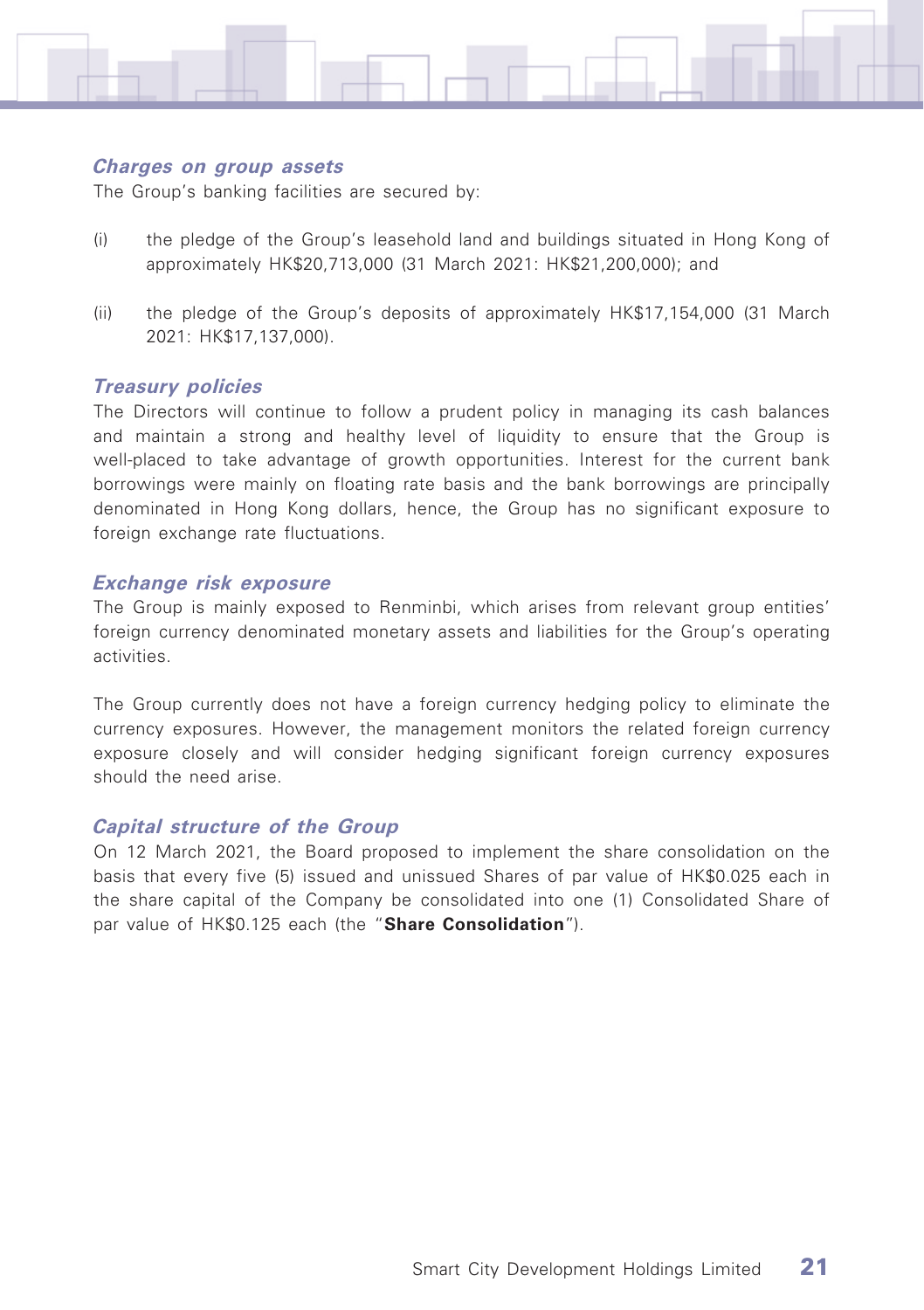The authorised share capital of the Company was HK\$100,000,000 divided into 4,000,000,000 Shares of par value of HK\$0.025 each, of which 1,000,000,000 shares were issued. After the Share Consolidation becoming effective, the authorised share capital of the Company was HK\$100,000,000 divided into 800,000,000 Consolidated Shares of par value of HK\$0.125 each, of which 200,000,000 Consolidated Shares were issued. The resolution for the approval of the Share Consolidation was duly passed by the Company's shareholders at the extraordinary general meeting held on 26 April 2021. The Share Consolidation became effective on Wednesday, 28 April 2021. The details of the Share Consolidation were referred to the Company's announcements dated 12 March 2021, 26 April 2021 and 28 April 2021 and the Company's circular dated 1 April 2021.

Save as disclosed above, there was no change in capital structure of the Group during the period ended 31 December 2021.

# **PROSPECTS**

### **(i) Construction business**

Subsequent to the disposal of the Deson Construction Engineering Limited and its interest in the Beijing Chang-de taken place on 10 August 2021, the Group's interior fittings-out works business will remain focus in Hong Kong. The Group will uphold an on-going parallel development of its construction business (including building construction, interior fitting-out works and E&M works) in the PRC, Hong Kong and Macau. To cope with the difficulties encountered in the construction and engineering industry, the Group has adopted a prudent strategy in project tendering.

With its proven track records and adequate expertise in the main contracting business, the Group was included in Building Category Group C of the "List of Approved Contractors for Public Works", and Turn-key Interior Design and Fitting-out Works Category Group II of the "List of Approved Suppliers of Materials and Specialist Contractors for Public Works" under the Development Bureau of the Government of the Hong Kong Special Administrative Region (the "**HKSAR**"); the Registered General Building Contractor, the Minor Works Class I Contractor and the Registered Specialist Contractor (Site Formation Works and Foundation Works Categories) under the Buildings Department of the Government of the HKSAR.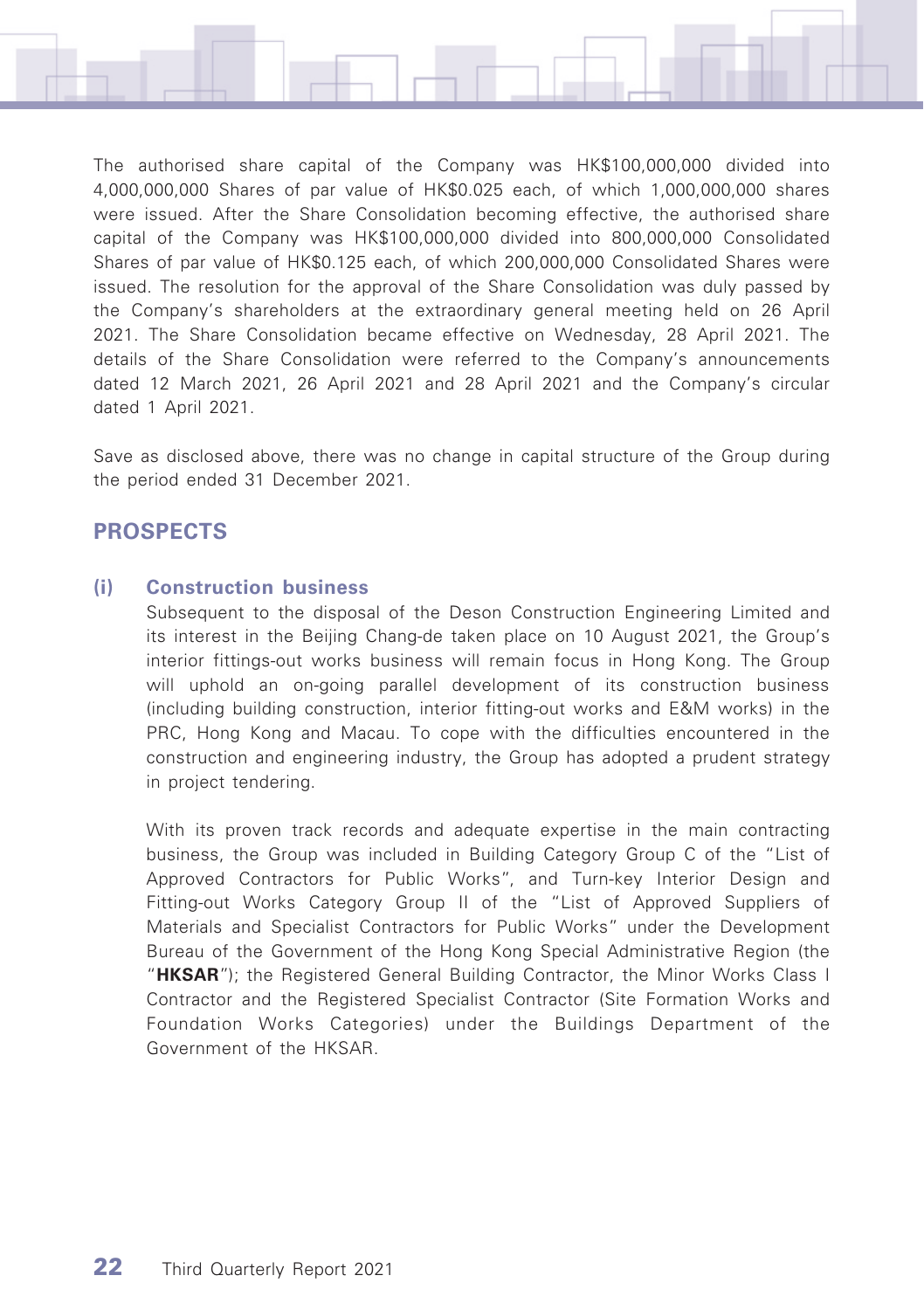

For the E&M works, the Group was included in 11 categories of the "List of Approved Suppliers of Materials and Specialist Contractors for Public Works" under Development Bureau of the Government of the HKSAR; and the Registered Specialist Contractor (Ventilation) and Minor Works Class III Type E Contractor under Building Department of the Government of the HKSAR.

The Group is able to take an active part in the construction business development.

During the Reporting Period, new projects such as (i) alteration and addition works at House A, No. 75 Peak Road, Hong Kong, (ii) main contractor for two residential houses redevelopment including E&M works at No.39 South Bay Road, Hong Kong and Tai Mong Tsai, Sai Kung, Hong Kong; (iii) triennial contract for maintenance and repair of, alteration, additional to, fire service installations in Municipal Venues for the Government of the Hong Kong Special Administrative Region: (iv) triennial contract for the maintenance and repair of, alterations and additions to fire service installations for Airport Venues; and (v) nominated subcontract for building services installation and renovation of Tsuen Wan Public Library, were secured. As at the date of this report, the Group has contracts on hand with a total contract sum of over HK\$1,032 million. The decrease in total contract sum was mainly due to the PRC operation, Beijing Chang-de was disposed on 10 August 2021 where the revenue is no longer to be included into group's consolidated revenue after the completion date.

With the Group's proven track record, comprehensive services and numerous licences, permits and qualifications, the Directors believe that the Group could strengthen its position in the Hong Kong market and diversify its customer base particularly by attracting larger corporate customers and tenders for more capital intensive projects for such customers. The overall building and construction expenditure maintained its uptrend which was contributed by the growth in private building and construction position in Hong Kong to capture more sizeable and profitable projects as well as to further diversify the customer base by bidding works from more private residential developers. In addition, further opportunities may arise which include the promotion by the HK government in the widely adoption of modular integrated construction method ("**MiC**"), government enhancement work to combat COVID-19 pandemic and the recent development of the Greater Bay Area.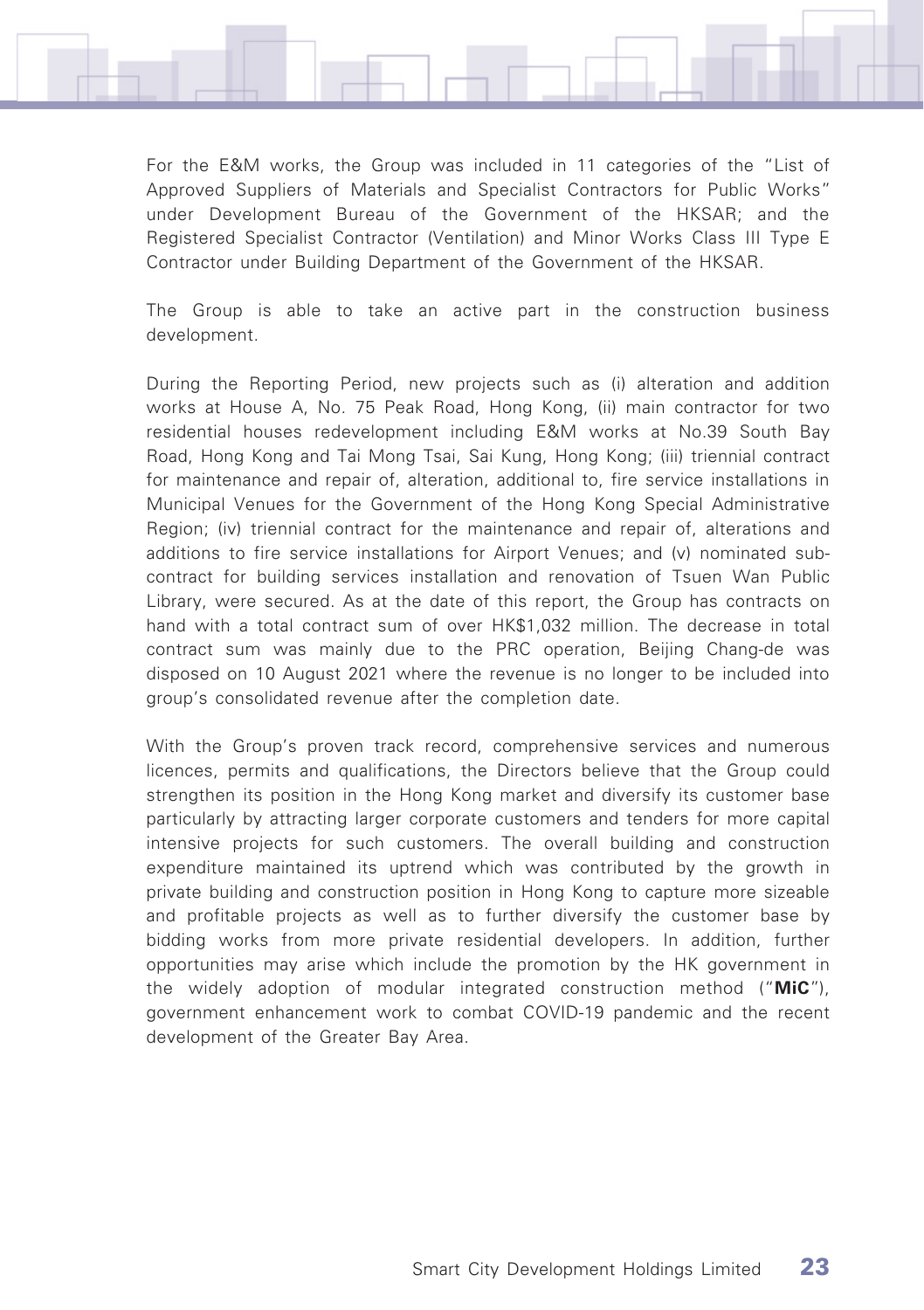Regarding the licenses, permits and qualifications of the Group, they are all subject to the continued compliance with various standards relating to financial capability, expertise, past job reference, management and safety. The Development Bureau in recent years has gradually imposed additional requirements to some categories of work licenses which may be essential for retention in the List/Specialist List. The Group will certainly try its best endeavour to satisfy these additional requirements, so that the retention on the List/Specialist List will not be affected. The Group operates under various licenses, permits and qualifications and the loss or failure to renew/retain any of these licenses, permits and qualifications could affect the Group's business.

Furthermore, with the Group's experienced management team and reputation in the market, the Directors consider that the Group is well-positioned to compete against its competitors under such future challenges that are commonly faced by all competitors, and after obtaining adequate job reference for construction works, the Group will continue to pursue the following key business strategies: (i) further expand the Group's service scope by application for additional licences, permits or qualifications which may be required; (ii) exercise more caution when tendering for new construction contracts and continue to selectively undertake new contracts; and (iii) further strengthen the Group's construction department through recruiting additional qualified and experienced staff.

#### **(ii) Investment in securities business**

Regarding the investments in securities business, the Group has set up a Treasury Management Committee ("**Treasury Management Committee**") to implement on the Group's behalf the investment policy and guidelines. The Treasury Management Committee comprises one chairman and two committee members (comprising at least two Directors of the Company, including at least one executive Director who acts as the investment manager). The Board will adopt cautious measures to manage this business activity aiming to generate additional investment return on available funds of the Group from time to time.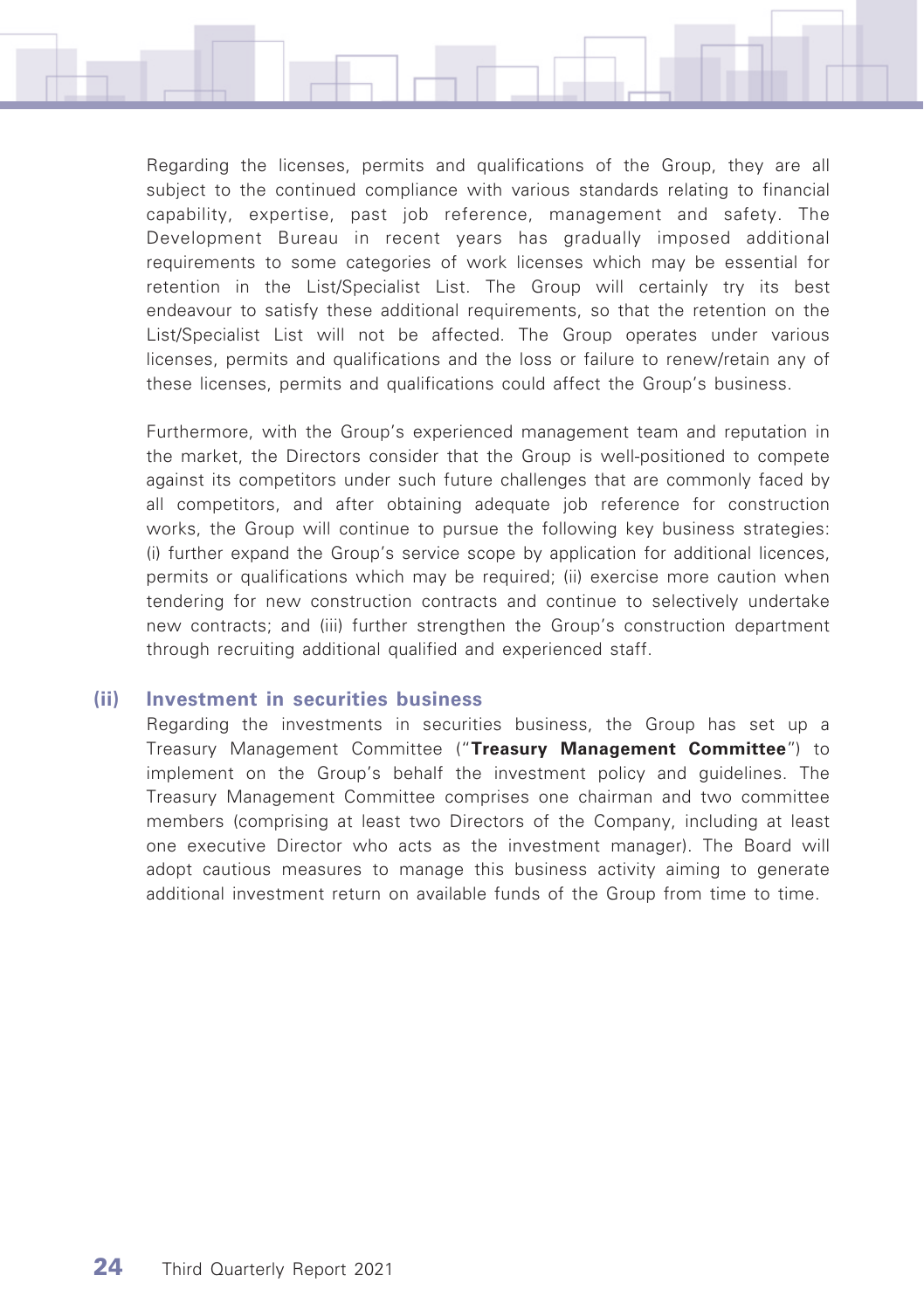Despite the uncertainties in the global financial markets, the Group will continue to respond to the changing market environment and review its investment strategy regularly. The Group will also seek investment opportunities in listed securities and other financial products in Hong Kong and other recognised financial markets overseas with a view to generate additional income and enhance the capital use of the Group.

In view of the recent volatility in the stock market, the Board will adopt cautious measures to manage the Group's investment portfolio with an aim to provide positive return to the Group in the near future.

#### **(iii) Property investment business**

The Group's investment properties consisted of two commercial properties in Hong Kong. The Directors have determined that the investment properties were commercial properties, based on the nature, characteristics and risks of the properties. In view of the recent unstable condition of the economic environment, the Board will from time to time review the Group's portfolio of investment properties.

### **(iv) Money lending business**

The Group was engaged in money lending business through a wholly-owned subsidiary of the Company, which holds a money lenders licence under the Money Lenders Ordinance (Chapter 163 of the Laws of Hong Kong) to carry out money lending business in Hong Kong. The Group continued to make efforts to develop the money lending business. Even though the market of the money lending industry in Hong Kong has become increasingly competitive and uncertain in view of the external business environment, the Group believes that the money lending business will provide a positive impact and return to the Group.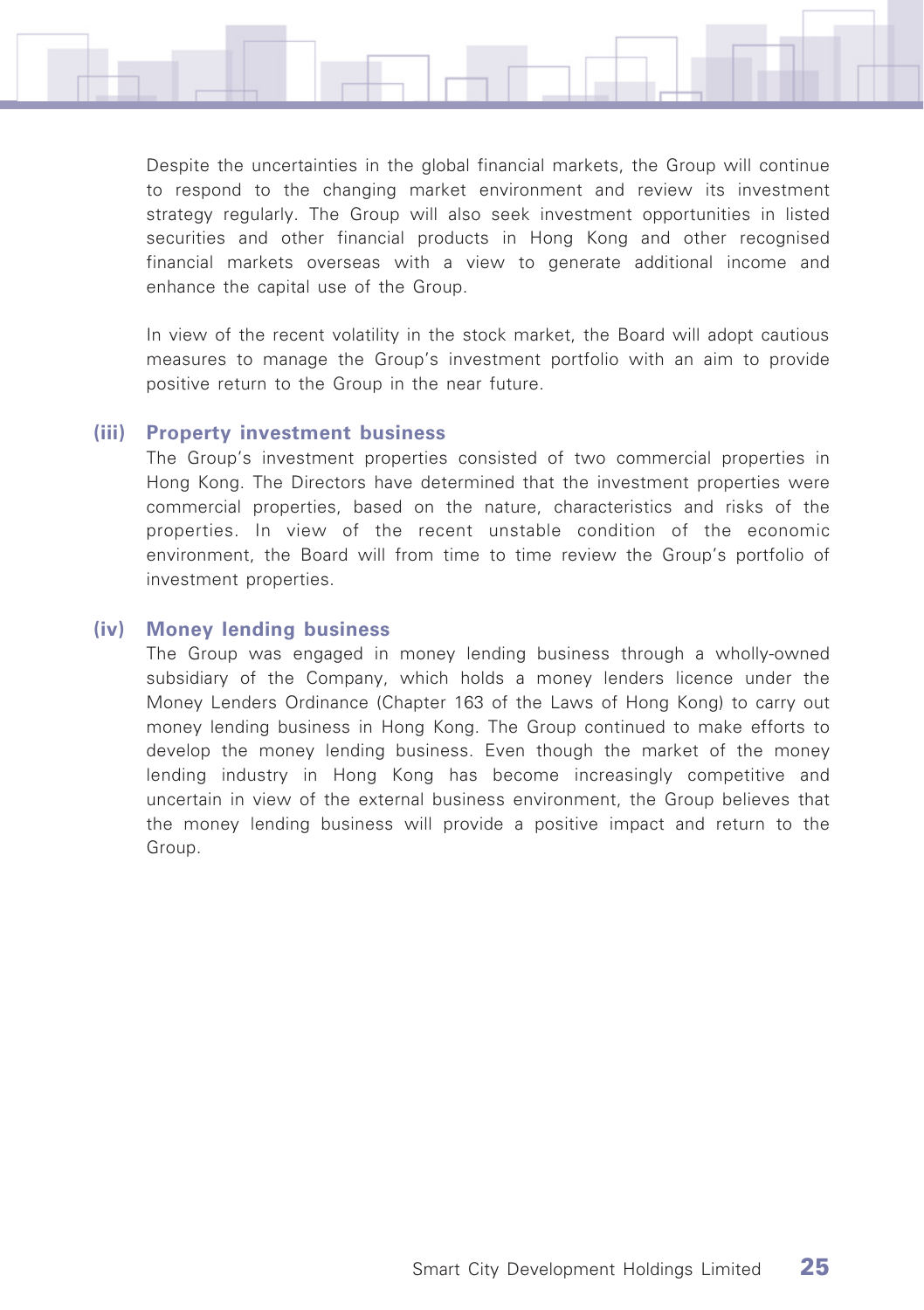

# **SIGNIFICANT INVESTMENTS**

As at 31 December 2021, the Group held approximately HK\$20,494,000 financial assets at fair value through profit or loss. Details of the significant investments are as follows:

|                                                                                                  | Notes          | Stock/<br>Fund code | Place of<br>incorporation | <b>Unrealised fair</b><br>value gain/<br>(loss)<br><b>HK\$'000</b> | <b>Market</b><br>value<br><b>HK\$'000</b> | Approximate<br>percentage of equity<br>investments at fair<br>value through<br>profit and loss<br>$\%$ | Approximate<br>percentage to<br>the net assets of<br>the Group<br>$\%$ |
|--------------------------------------------------------------------------------------------------|----------------|---------------------|---------------------------|--------------------------------------------------------------------|-------------------------------------------|--------------------------------------------------------------------------------------------------------|------------------------------------------------------------------------|
| Listed equity<br>investments<br>Individual investment<br>less than 5% of net<br>assets the Group |                |                     |                           | 1,309.2                                                            | 13,220.4                                  | 64.5                                                                                                   | 10.5                                                                   |
|                                                                                                  |                |                     |                           | 1,309.2                                                            | 13,220.4                                  | 64.5                                                                                                   | 10.5                                                                   |
| <b>Unlisted debt</b><br>investments                                                              |                |                     |                           |                                                                    |                                           |                                                                                                        |                                                                        |
| JPMorgan Asian Total<br>Return Bond (Mth)                                                        | 1              | HK0000102936        | Hong Kong                 | (255.3)                                                            | 3,556.9                                   | 17.4                                                                                                   | 2.8                                                                    |
| AB FCP I - American<br>Income Portfolio<br>(At USD)                                              | $\mathfrak{D}$ | LU0157308031        | Luxembourg                | (50.5)                                                             | 3,716.7                                   | 18.1                                                                                                   | 3.0                                                                    |
|                                                                                                  |                |                     |                           | (305.8)                                                            | 7,273.6                                   | 35.5                                                                                                   | 5.8                                                                    |
|                                                                                                  |                |                     |                           | 1,003.4                                                            | 20,494.0                                  | 100.0                                                                                                  | 16.3                                                                   |

Notes:

- 1. The investment objective of the fund is to achieve a competitive total return, consisting of capital growth and regular dividend income, through an actively managed portfolio investing primarily in Asian bonds and other debt securities.
- 2. The portfolio seeks to provide a high level of current income consistent with preservation of capital by investing in a diversified portfolio of U.S. dollar-denominated fixed income securities. The portfolio invests solely in U.S. dollar-denominated fixed income securities, including investment grade and high yield, non-investment grade securities of issuers domiciled within and outside the U.S.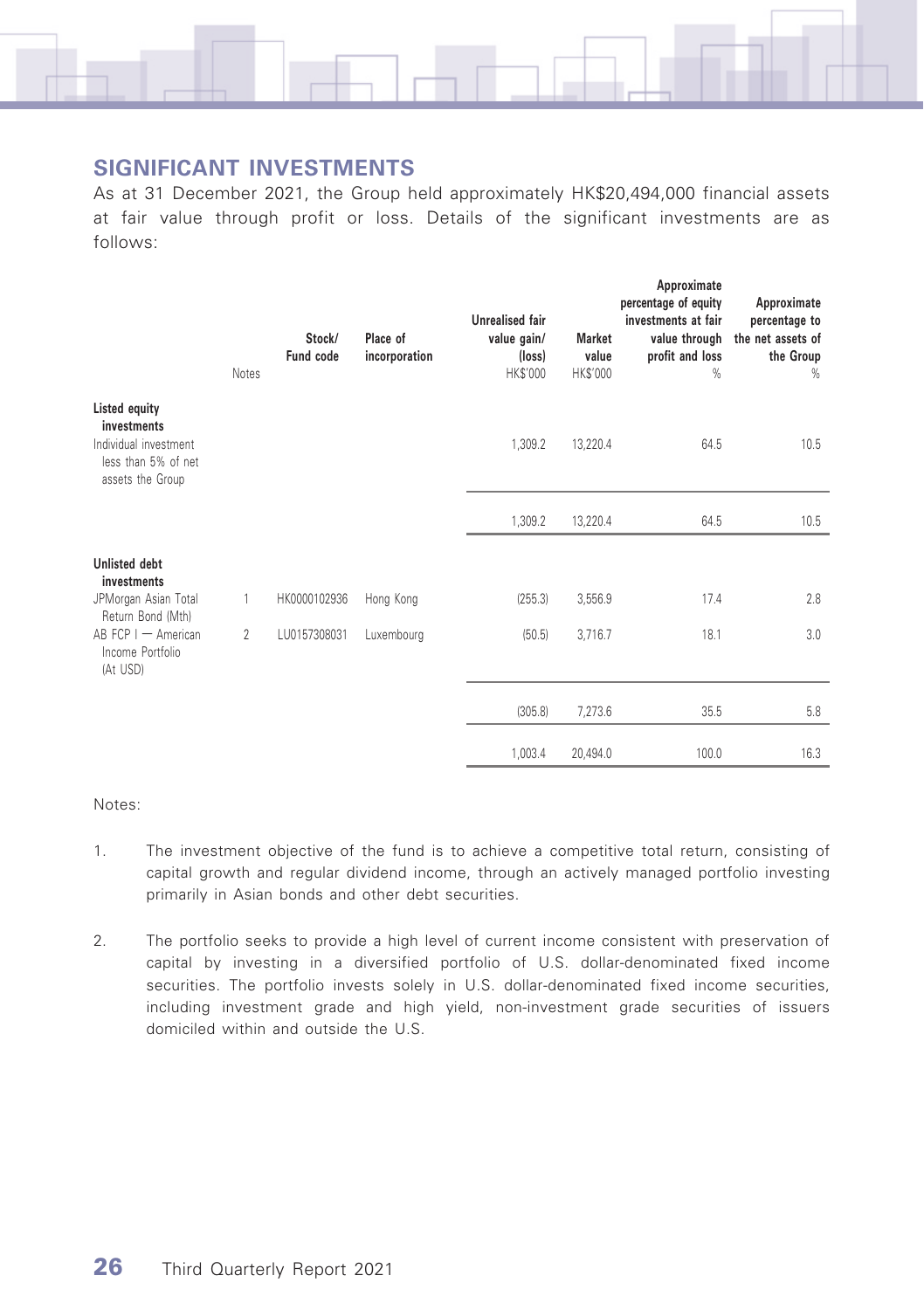

During the nine months ended 31 December 2021, the Group disposed some of the investments on market and the sales proceeds generated from the investments in marketable securities amounted to approximately HK\$25,583,000 and realised a gain of approximately HK\$3,723,000. Details of the transactions are as follows:

|                                                                                 |      | Stock Place of<br>code incorporation                                    | <b>Sales</b><br>proceeds<br><b>HK\$'000</b> | <b>Realised</b><br>gain<br><b>HK\$'000</b> |
|---------------------------------------------------------------------------------|------|-------------------------------------------------------------------------|---------------------------------------------|--------------------------------------------|
| Shun Wo Group Holdings<br>Limited                                               | 1591 | Cayman Islands                                                          | 2,936                                       | 2,276                                      |
| <b>TOMO Holdings Limited</b>                                                    | 6928 | Cayman Islands                                                          | 1,167                                       | 817                                        |
| Hong Kong Education (Int'l)<br>Investments Limited                              | 1082 | Incorporated in<br>the Cayman<br>Islands and<br>continued in<br>Bermuda | 6,490                                       | 526                                        |
| Investments with individual<br>realised gain/(loss) of less<br>than HK\$500,000 |      |                                                                         | 14.990                                      | 104                                        |
|                                                                                 |      |                                                                         | 25,583                                      | 3,723                                      |

In view of the recent volatility and weakness in the stock market, the Board will adopt cautious measures to manage the Group's investment portfolio with an aim to provide positive return to the Group in the near future.

#### **SHARE OPTION SCHEME**

Pursuant to an ordinary resolution passed at the annual general meeting of the Company held on 10 August 2015 and the Stock Exchange granting approval of the listing of and permission to deal in the shares to be issued under the share option scheme (the "**Share Option Scheme**") on 11 August 2015, the Company has adopted the Share Option Scheme. Under the terms of the Share Option Scheme, the Board of the Company may, at its discretion, grant options to eligible participants to subscribe for shares in the Company. There was no share option outstanding under the Share Option Scheme as at 31 December 2021.

The maximum number of unexercised share options currently permitted to be granted under the Share Option Scheme is an amount equivalent, upon their exercise, to 10% of the shares of the Company in issue at any time. The maximum number of shares issuable under share options to each eligible participant in the Share Option Scheme within any 12-month period is limited to 1% of the shares of the Company in issue at any time. Any further grant of share options in excess of this limit is subject to shareholders' approval in a general meeting.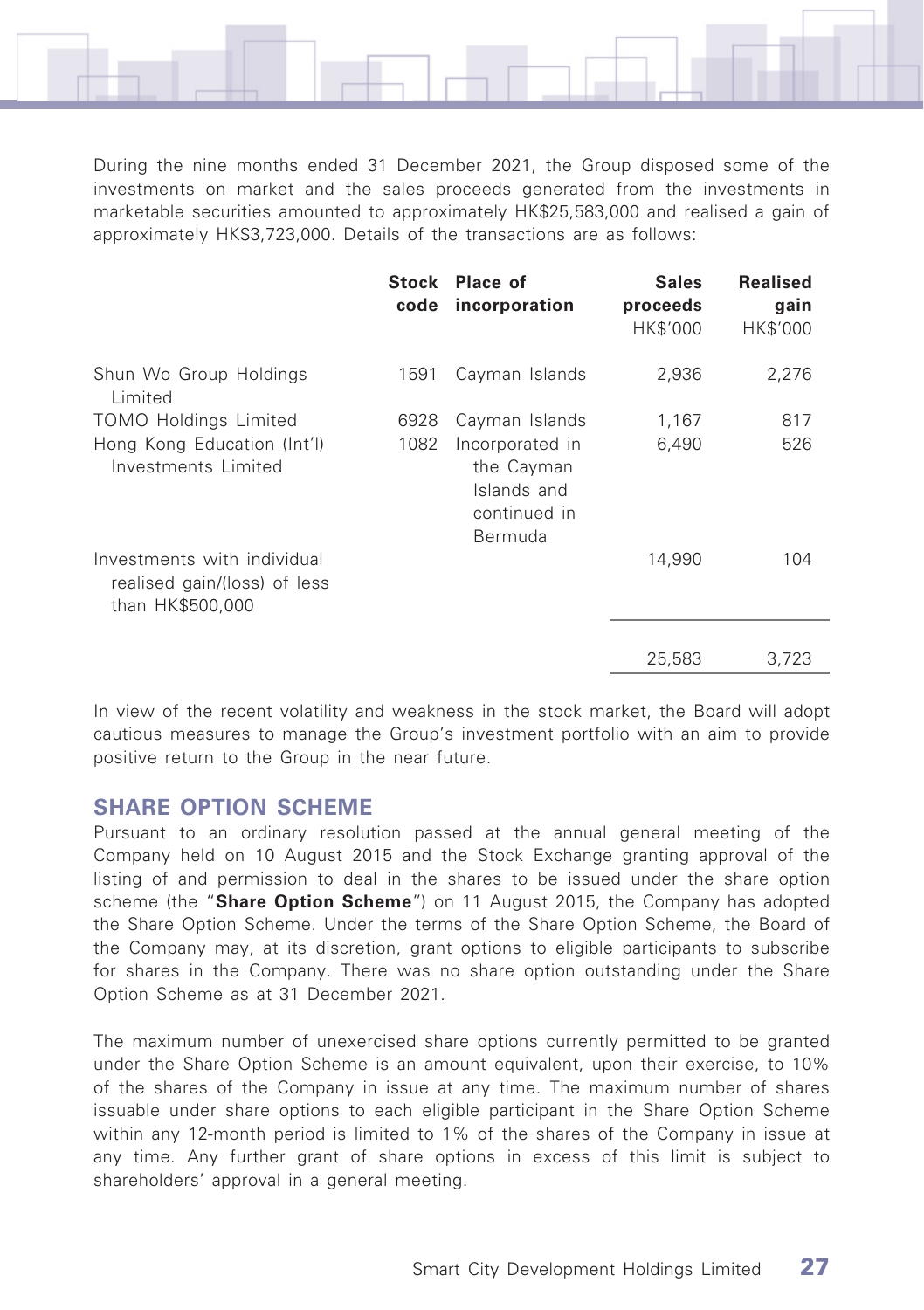Share options granted to a Director, chief executive or substantial shareholder of the Company, or to any of their associates, are subject to approval in advance by the independent non-executive Directors. In addition, any share options granted to a substantial shareholder or an independent non-executive Director of the Company, or to any of their associates, in excess of 0.1% of the shares of the Company in issue at any time or with an aggregate value (based on the price of the Company's shares at the date of grant) in excess of HK\$5 million, within any 12-month period, are subject to shareholders' approval in advance in a general meeting.

The offer of a grant of share options may be accepted within 30 days from the date of offer, upon payment of a nominal consideration of HK\$1 in total by the grantee. An option may be exercised under the Share Option Scheme at any time during a period not exceeding 10 years after the date when the option is granted and will expire on the last date of such period.

The exercise price of share options is determinable by the Directors, but may not be less than the higher of (i) the Stock Exchange closing price of the Company's shares on the date of offer of the share options; and (ii) the average Stock Exchange closing price of the Company's shares for the five trading days immediately preceding the date of offer.

Share options do not confer rights on the holders to dividends or to vote at shareholders' meetings.

No share option was granted during the Reporting Period and there was no share option outstanding as at 31 December 2021.

# **DIRECTORS' AND CHIEF EXECUTIVE'S INTERESTS AND SHORT POSITIONS IN SHARES, UNDERLYING SHARES AND DEBENTURES OF THE COMPANY OR ANY ASSOCIATED CORPORATION**

As at 31 December 2021, none of the Directors nor the chief executive of the Company had any interests or short positions in the shares, underlying shares or debentures of the Company or any of its associated corporation (within the meaning of Part XV of the Securities and Futures Ordinance (the "**SFO**")), as recorded in the register required to be kept by the Company under section 352 of the SFO or as otherwise notified to the Company and the Stock Exchange pursuant to Rule 5.46 of GEM Listing Rules.

As at 31 December 2021, none of the Directors nor the chief executive of the Company had any interests in the underlying shares in respect of physically settled, cash settled or other equity derivatives of the Company or any of its associated corporations (within the meaning of Part XV of the SFO).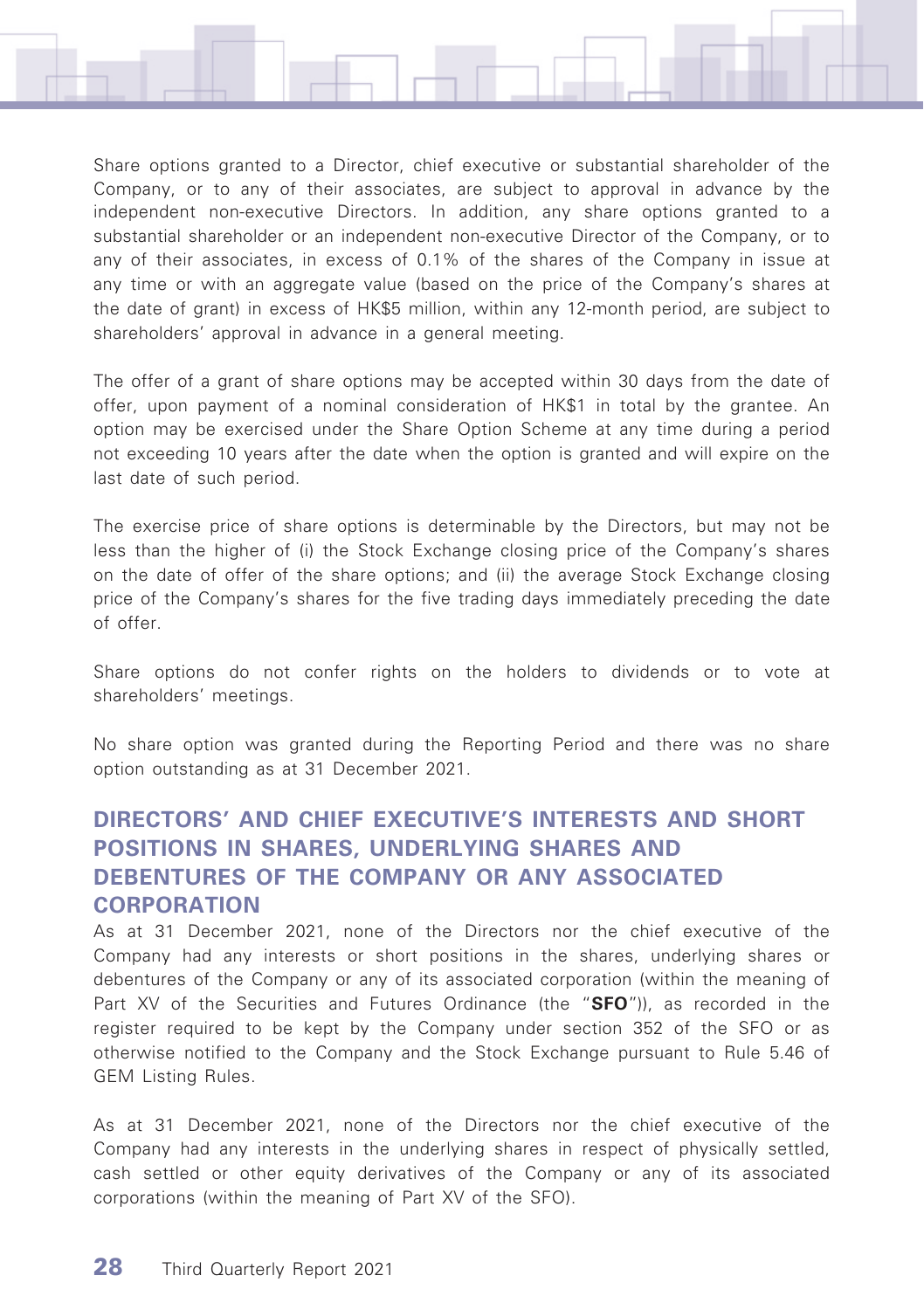

# **SUBSTANTIAL SHAREHOLDERS' AND OTHER PERSONS' INTERESTS AND SHORT POSITIONS IN SHARES AND UNDERLYING SHARES**

As at 31 December 2021, so far as is known to the Directors, the persons (other than Directors or chief executive of the Company) had interests and short positions in the shares or underlying shares of the Company which were recorded in the register required to be kept by the Company under section 336 of the SFO were as follows:

### **Long positions in ordinary shares of the Company**

| <b>Name</b>                                                   | Capacity and<br>nature of interest               | Number of<br>ordinary<br>shares held | Percentage of<br>the Company's<br>issued share<br>capital |
|---------------------------------------------------------------|--------------------------------------------------|--------------------------------------|-----------------------------------------------------------|
| Energy Luck Limited                                           | Beneficial owner                                 | 23,978,816                           | 11.99%                                                    |
| Mr. Wong Kui Shing,<br>Danny                                  | Interest in controlled<br>corporation (Note 1)   | 23.978.816                           | 11.99%                                                    |
| Masan Multi Strategy<br>Fund SPC - Masan<br>HK Equity Fund SP | Beneficial owner                                 | 30.003.200                           | 15.00%                                                    |
| Masan Capital Limited                                         | Investment manager<br>(Note 2)                   | 30.003.200                           | 15.00%                                                    |
| Top Lion International<br>Limited                             | Interest of a controlled<br>corporation (Note 2) | 30.003.200                           | 15.00%                                                    |

Notes:

- 1. Energy Luck Limited is a company incorporated in the British Virgin Islands ("**BVI**") and is wholly-owned by Mr. Wong Kui Shing, Danny. By virtue of the SFO, Mr. Wong Kui Shing, Danny is deemed to be interested in the shares beneficially owned by Energy Luck Limited.
- 2. Masan Multi Strategy Fund SPC Masan HK Equity Fund SP ("**Masan Fund**") holds a total of 30,003,200 Shares. Masan Fund is wholly-owned by Masan Capital Limited, which in turn wholly-owned by Top Lion International Limited, a company incorporated in the BVI ("**Top Lion**"). Therefore, Top Lion is deemed, or taken to be, interested in all the Shares held by Masan Fund for the purposes of the SFO.

Save as disclosed above, as at 31 December 2021, none of the substantial or significant shareholders or other persons, other than the Directors and chief executive of the Company, had any interest or a short position in the shares or underlying shares of the Company as recorded in the register required to be kept by the Company under section 336 of the SFO.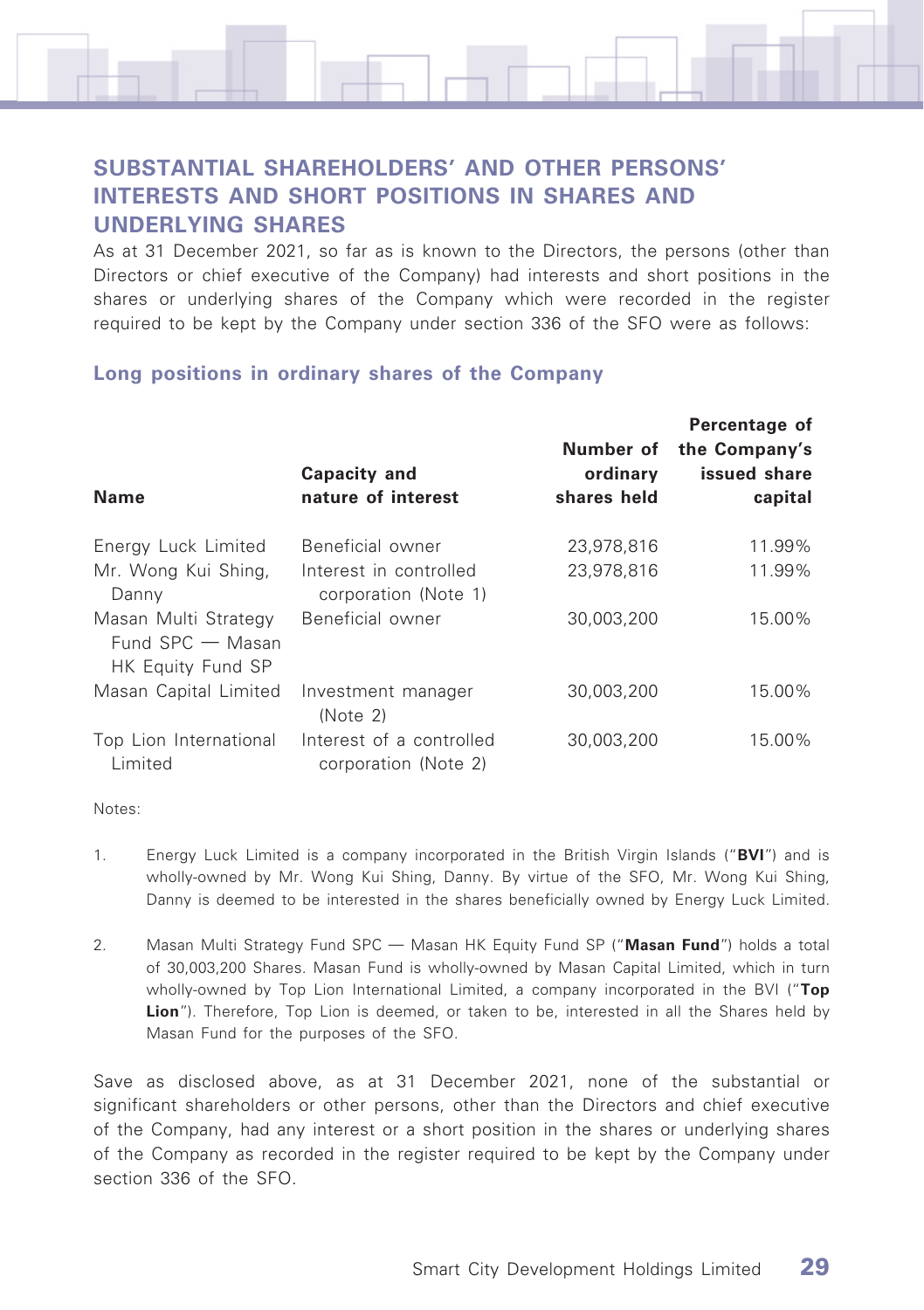

# **DISCLOSURE OF DIRECTORS' INFORMATION PURSUANT TO RULE 17.50A(1) OF THE GEM LISTING RULES**

The following is the change in the information of the Directors subsequent to the 2021 annual report of the Company dated 29 June 2021 and up to the date of this report, which is required to be disclosed pursuant to the Rule 17.50A(1) of the GEM Listing Rules:

#### **Mr. Lam Wai Hung**

Appointed as the independent non-executive director of Kin Shing Holdings Limited (stock code: 1630), a company whose shares are listed on the Main Board of the Stock Exchange, on 31 December 2021.

Mr. Lam Wai Hung was an executive director of Ming Lam Holdings Limited (previous stock code: 1106, formerly known as Sino Haijing Holdings Limited) ("**Ming Lam**") from 19 March 2015 to 4 September 2020. The shares of Ming Lam have been delisted from the Stock Exchange since 2 November 2021.

#### **Mr. Wong Yuk Lun Alan**

Appointed as the independent non-executive director of Kin Shing Holdings Limited (stock code: 1630), a company whose shares are listed on the Main Board of the Stock Exchange, on 16 December 2021.

Save as disclosed above, there are no other matters required to be disclosed pursuant to Rule 17.50A(1) of the GEM Listing Rules.

# **DIRECTORS' AND CONTROLLING SHAREHOLDERS' INTEREST IN COMPETING BUSINESS**

During the Reporting Period and up to the date of this report, Mr. Wong Yuk Lun Alan has the following interests in the business apart from the Group's business, which competes or is likely to compete, either directly or indirectly, with the Group's business:

| <b>Director</b>          | Name of company                          | Nature of<br>business     | Nature of<br>interests                  |  |
|--------------------------|------------------------------------------|---------------------------|-----------------------------------------|--|
| Mr. Wong Yuk Lun<br>Alan | *NOVA Group Holdings<br>Limited ("NOVA") | Monev lendina<br>business | Executive<br>director of<br><b>NOVA</b> |  |

listed on the Main Board of the Stock Exchange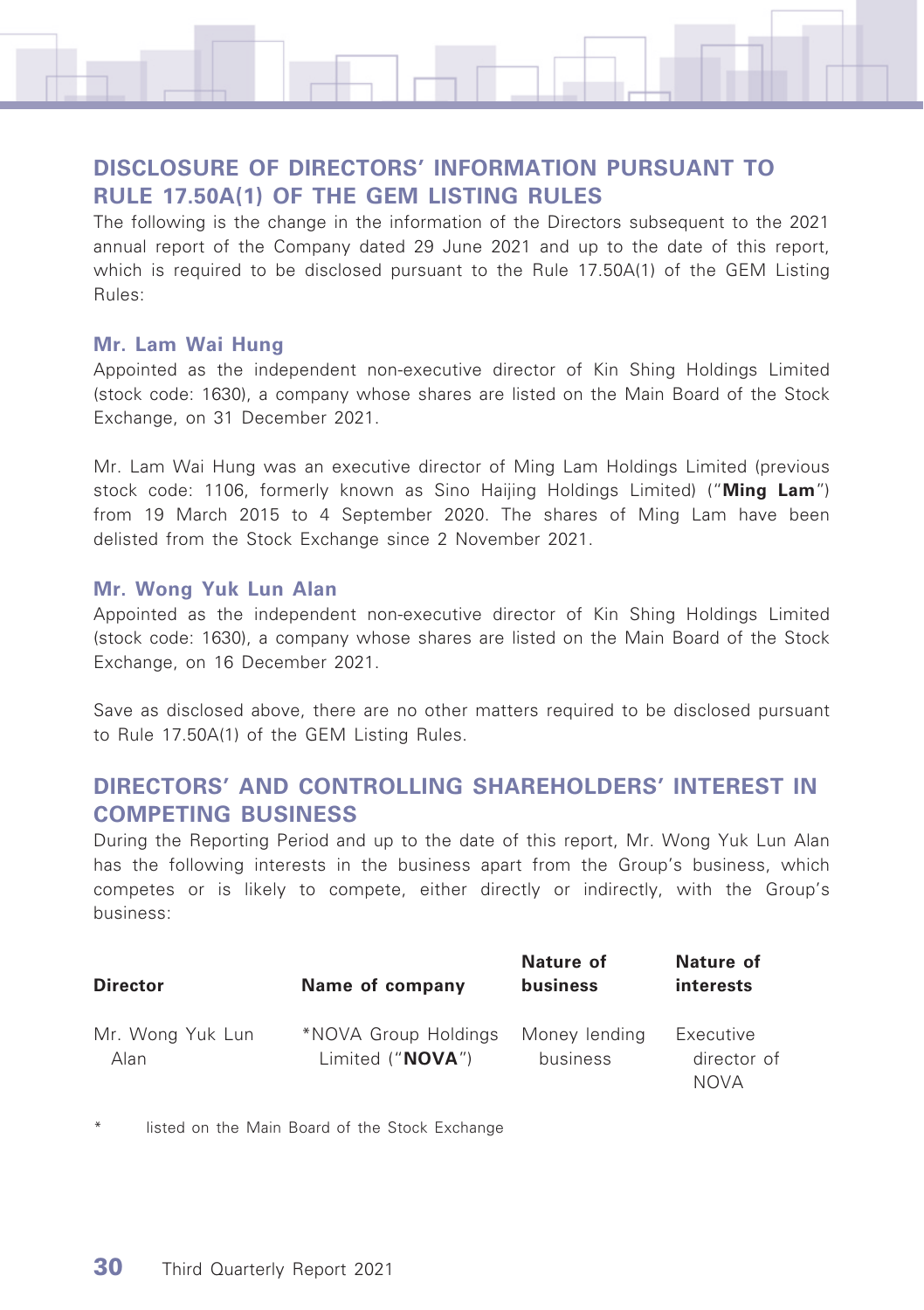

As the Board is independent to the board of NOVA, the Group is capable of carrying on its business independently of, and at arm's length, from the business of NOVA.

Save as disclosed above, the Directors are not aware of any business and interest of the Directors nor the controlling shareholder of the Company nor any of their respective close associates (as defined in the GEM Listing Rules) that compete or may compete with the business of the Group and any other conflict of interests which any such person has or may have with the Group during the Reporting Period.

# **DIRECTORS' SECURITIES TRANSACTIONS**

The Company has adopted a code of conduct for dealing in securities of the Company by the Directors in accordance with Rules 5.48 to 5.67 of the GEM Listing Rules. No director has dealt in the shares of the Company during the Reporting Period.

# **PURCHASE, SALE OR REDEMPTION OF THE LISTED SECURITIES OF THE COMPANY**

Neither the Company, nor any of its subsidiaries purchased, sold or redeemed any of the Company's listed securities during the nine months ended 31 December 2021.

# **COMPLIANCE WITH CORPORATE GOVERNANCE CODE**

The Company is committed to a high standard of corporate governance practices in enhancing the confidence of shareholders, investors, employees, creditors and business partners and also the growth of its business. The Board has and will continue to review and improve the Company's corporate governance practices from time to time in order to increase its transparency and accountability to shareholders.

The Company has adopted the code provisions as set out in the Corporate Governance Code (the "**CG Code**") contained in Appendix 15 to the GEM Listing Rules as its own corporate governance code since its listing date. The Company has, so far as applicable, principally complied with the CG Code during the Reporting Period.